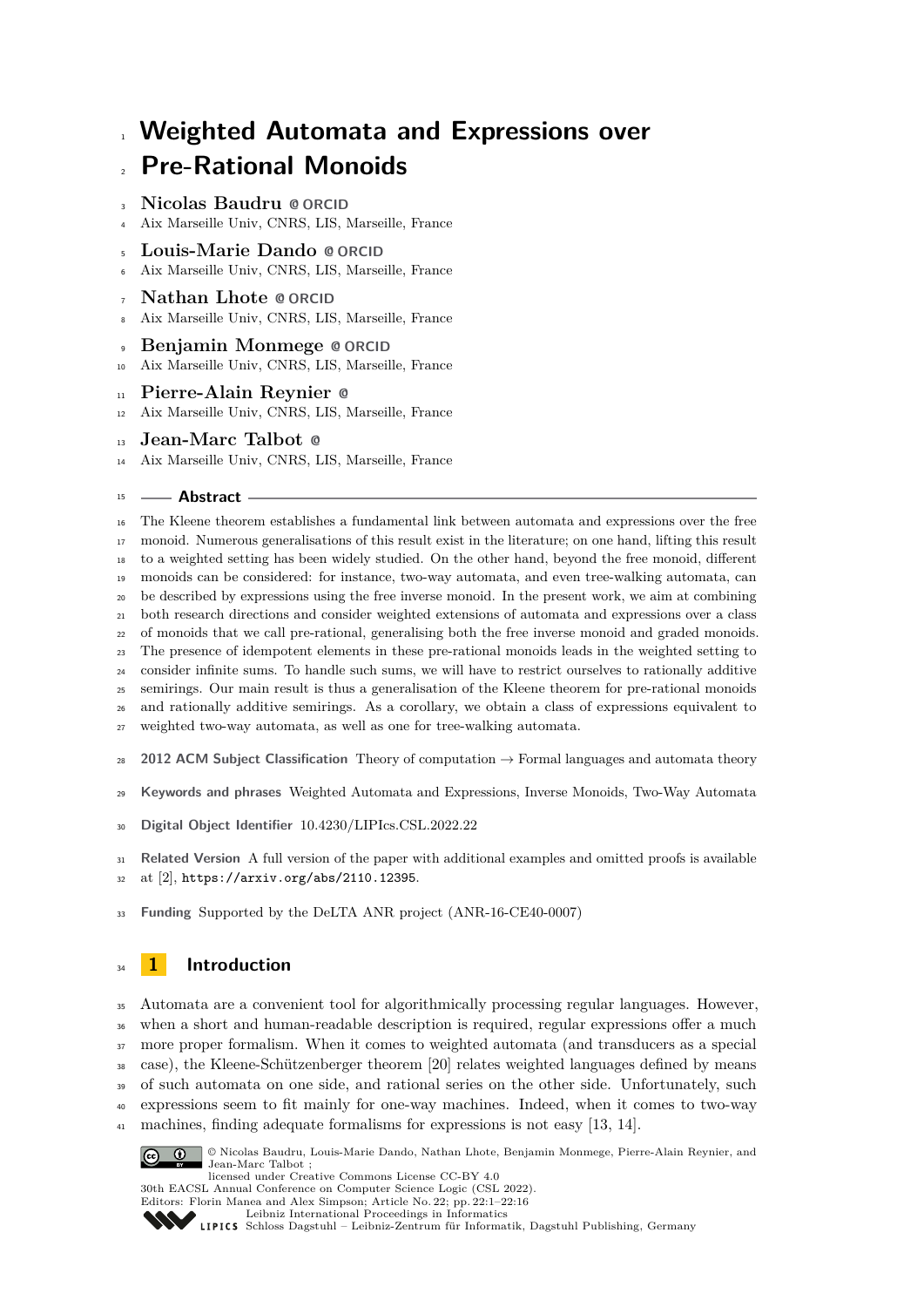### **22:2 Weighted Automata and Expressions over Pre-Rational Monoids**

 Two-way automata have been studied in the setting of the Boolean semiring in [\[9\]](#page-15-3). In this work, Janin and Dicky consider a fragment of the free inverse monoid called overlapping tiles. They show that runs of a two-way automaton can be described as a recognizable language of overlapping tiles, which are words enriched with a starting and an ending position. Hence, thanks to the Kleene theorem, such two-way runs can be described as regular expressions (over tiles).

 A particular class of weighted automata is that of transducers, where weights are words on an output alphabet. For this setting, Alur *et al* proposed in [\[1\]](#page-14-1) a formalism to describe word transformations given as a deterministic streaming string transducer, a model equivalent with deterministic (or unambiguous) two-way transducers [\[12\]](#page-15-4). This formalism is based on some operators defining basic transformations that are composed to define the target transformation. An alternative construction of these expressions starting directly from two-way unambiguous transducers has been proposed in [\[3\]](#page-15-5). These expressions have also been extended to run on infinite words [\[8\]](#page-15-6). The general case of non-deterministic two-way transducers is much more challenging [\[13\]](#page-15-1), as these machines may admit infinitely many accepting runs on an input word. While this general case is still open (meaning that no equivalent models of expressions are known), a solution has been proposed for the particular case where both input and output alphabets are unary [\[6\]](#page-15-7).

 For a further weighted generalisation, the ability to sum values computed by different runs on the same input structure (no matter if it is a word, a tree or even a graph) is also crucial in terms of expressiveness. However, not all weighted two-way automata (or weighted 63 one-way automata with  $\varepsilon$ -transitions) are valid: indeed, as these machines may have infinitely <sup>64</sup> many runs over a single input, it may be the case that the automaton does not provide any semantics for such inputs, infinite sums being not guaranteed to converge. To overcome this issue, additional properties are required over the considered semiring: for instance, *rationally additive semirings* [\[11\]](#page-15-8) allow one to define valid non-deterministic two-way automata [\[15\]](#page-15-9).

 Our initial motivation was to elaborate on the approach proposed by Janin and Dicky in <sub>69</sub> the setting of weighted languages. As already said, the main ingredient of their approach is to consider the free inverse monoid as an input structure. However, going one step further, we consider a generalisation, namely *pre-rational monoids*. These are monoids *M* such that for all finite alphabets *A* and for all morphisms from the free monoid  $A^*$  to  $M$ , the pre-image of  $m \in M$  is a rational language of  $A^*$ . This class of monoids contains, in particular, the free inverse monoid. After introducing the monoids and semirings of interest in Section [2,](#page-2-0) we present our main contributions, which hold for pre-rational monoids and rationally additive semirings:

**1.** We prove in Section [3](#page-4-0) that all weighted automata are valid.

 **2.** We introduce in Section [4](#page-6-0) a syntax for weighted expressions and show that the semantics of these expressions is always well-defined.

- **3.** We prove in Section [5](#page-9-0) a Kleene-like theorem stating that weighted automata and weighted expressions define the same series.
- **4.** We deal with the particular case of unambiguous automata and expressions in Section [6.](#page-10-0) 83 More precisely, our conversions are shown to preserve the ambiguity, meaning that an element of the monoid "accepted" *k* times by a weighted automaton can be "decomposed"  $\sin k$  different ways by the weighted expression we obtain, and vice versa.
- **5.** In Section [7,](#page-11-0) we apply our results on two-way word automata and tree-walking automata which can be viewed as part of the free inverse monoids (which are pre-rational) and show how expressions are quite natural to write via a variety of examples. As a corollary, we obtain a formalism of expressions equivalent to non-deterministic two-way transducers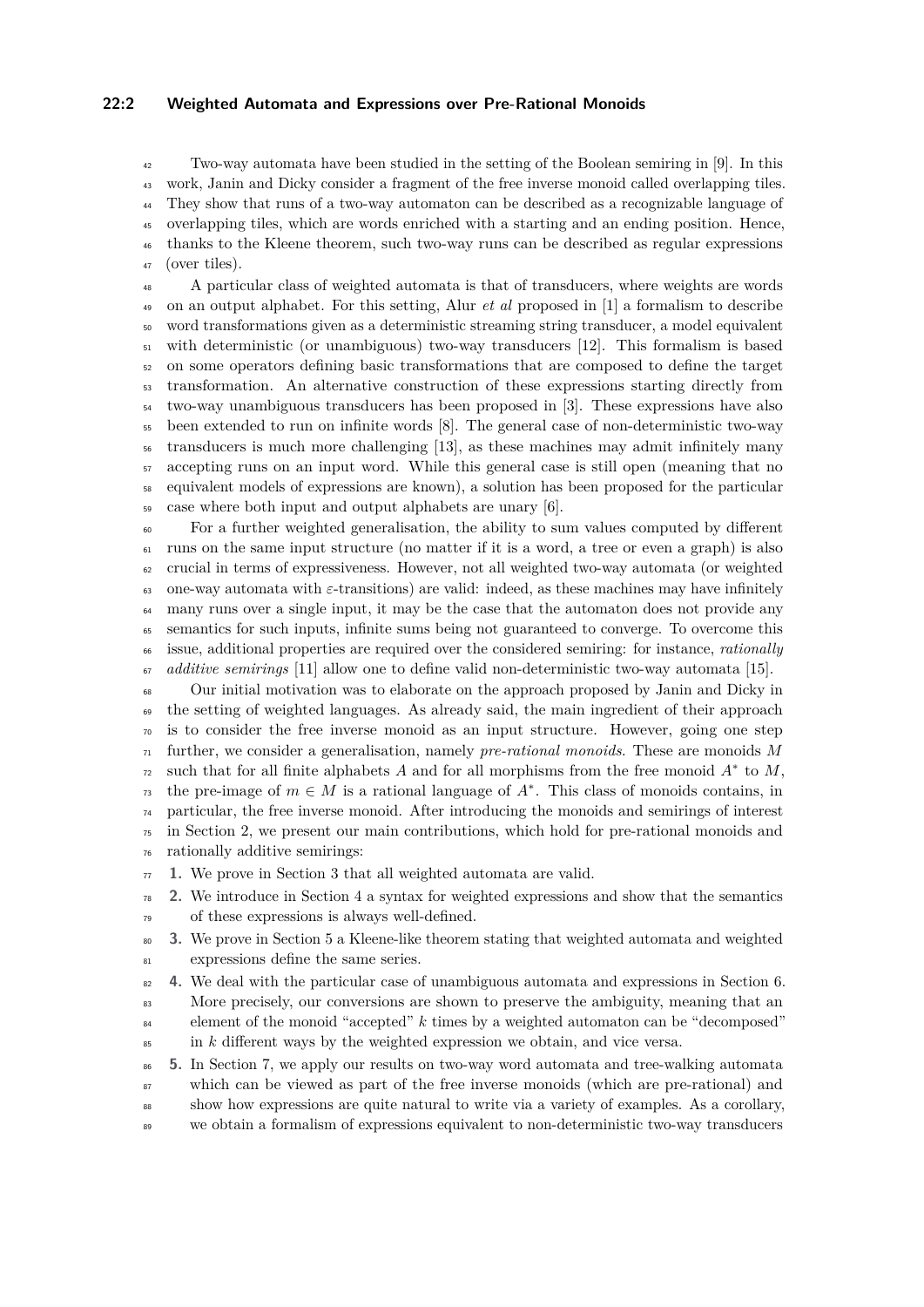<sup>90</sup> (relying on the unambiguity result presented in the previous section).

 Our results can be understood as a trade-off between the generality of the monoid and that of the semiring. Indeed, instead of rationally additive semirings, one could have considered *continuous semirings* in which all infinite sums are well-defined. On such semirings, weighted automata are valid on all input monoids [\[19\]](#page-15-10). However, our framework allows one to consider semirings that are not continuous, and as a consequence we have to restrict in this case the input monoid. On the other end of the spectrum, restricting oneself to graded monoids (as also done in [\[19\]](#page-15-10)) allows one to consider any semiring, since only finite sums are then involved. However, the free inverse monoid is a typical example of non-graded monoid.

# <span id="page-2-0"></span><sup>99</sup> **2 Monoids and semirings**

100 We recall that a *monoid*  $(M, \cdot, \varepsilon_M)$  is given by a set M and an associative product  $\cdot$  with  $\varepsilon_M$ <sup>101</sup> as neutral element. For our purpose, we consider special classes of monoids:

 $\bullet$  **Definition 1.** *A monoid*  $(M, \cdot, \varepsilon_M)$  *is* pre-rational *if for every finite alphabet A, for every*  $\mu: A^* \to M$ , and for every  $m \in M$ , the language  $\mu^{-1}(m) \subseteq A^*$  is rational.

Many natural examples of monoids are pre-rational: the free monoid  $(A^*, \cdot, \varepsilon)$  over a 105 finite alphabet A, the natural monoid  $(\mathbb{N}, +, 0)$ , and even the one completed with an infinite <sup>106</sup> element (N ∪ {+∞}*,* +*,* 0). Other examples, of particular interest in this article, are *free* <sup>107</sup> *inverse monoids* that we study in Section [7.](#page-11-0) Another non-trivial example of pre-rational  $\alpha$ <sup>108</sup> monoid is  $(\{L \subseteq A^* \mid \varepsilon \in L\}, \cdot, \{\varepsilon\})$ , with *A* a finite alphabet. In contrast, a typical example <sup>109</sup> of monoid that is not pre-rational is the free group generated by one element, or  $(\mathbb{Z}, +, 0)$  $\mu$  equivalently. For instance, given the morphism  $\mu$ :  $\{a,\bar{a}\}^* \to \mathbb{Z}$  mapping *a* to 1 and  $\bar{a}$  to  $-1$ ,  $u_{11}$  then  $\mu^{-1}(0) = \{w \in \{a, \bar{a}\}^* \mid |w|_a = |w|_{\bar{a}}\}$  which is not rational.

 Showing pre-rationality might sometimes be challenging, since considering arbitrary alphabets and arbitrary morphisms is not really convenient. An easier definition is however 114 possible for monoids *M* that are generated by a finite family  $G = \{g_1, \ldots, g_n\}$  of generators. 115 In this case, consider the canonical morphism  $\varphi$  from the free monoid  $G^*$  (considering generators as letters) to *M*, that consists in evaluating the sequence of generators in *M*. Then, *M* is pre-rational if and only if for all  $m \in M$ , the language  $\varphi^{-1}(m) \subseteq G^*$  is rational. Pre-rationality is then easier to check, and this, without much of a restriction: the automata and expressions we will consider thereafter only use a finite set of elements of the monoid as atoms, and we can thus restrict ourselves to the finitely generated submonoid. An even simpler sufficient condition for pre-rationality is:

<span id="page-2-1"></span> $122 \rightarrow$  **Lemma 2.** *If every element m of a monoid M has a finite number of* prefixes, *i.e. elements*  $p \in M$  *such that there exists*  $p' \in M$  *with*  $m = p \cdot p'$ , *then M is pre-rational.* 

**Proof.** For a finite alphabet *A* and a morphism  $\mu: A^* \to M$ , and an element  $m \in M$ , with  $\{m_1, \ldots, m_n\}$  as finite set of prefixes, we can build a finite automaton reading letters of *A* and, after having read a word  $w \in A^*$ , storing the current element  $\mu(w)$  when it is a prefix  $127$  of *m* (going to a non-accepting sink state otherwise). This automaton can then be used to recognise  $\mu^{-1}(m)$ , by starting in the prefix  $\varepsilon_M$  and accepting in the prefix *m*.

<sup>129</sup> This allows us to easily show that all finitely generated graded monoids [\[19\]](#page-15-10) (i.e. monoids *M* 130 equipped with a gradation  $\varphi \colon M \to \mathbb{N}$  such that  $\varphi(m) = 0$  only if  $m = \varepsilon_M$ , and  $\varphi(mn) =$  $\varphi(m) + \varphi(n)$  for all  $m, n \in M$ ) are pre-rational. Indeed, the gradation ensures that each 132 element  $m \in M$  can have only a finite number of prefixes [\[19,](#page-15-10) Chap. III, Cor. 1.2, p. 384],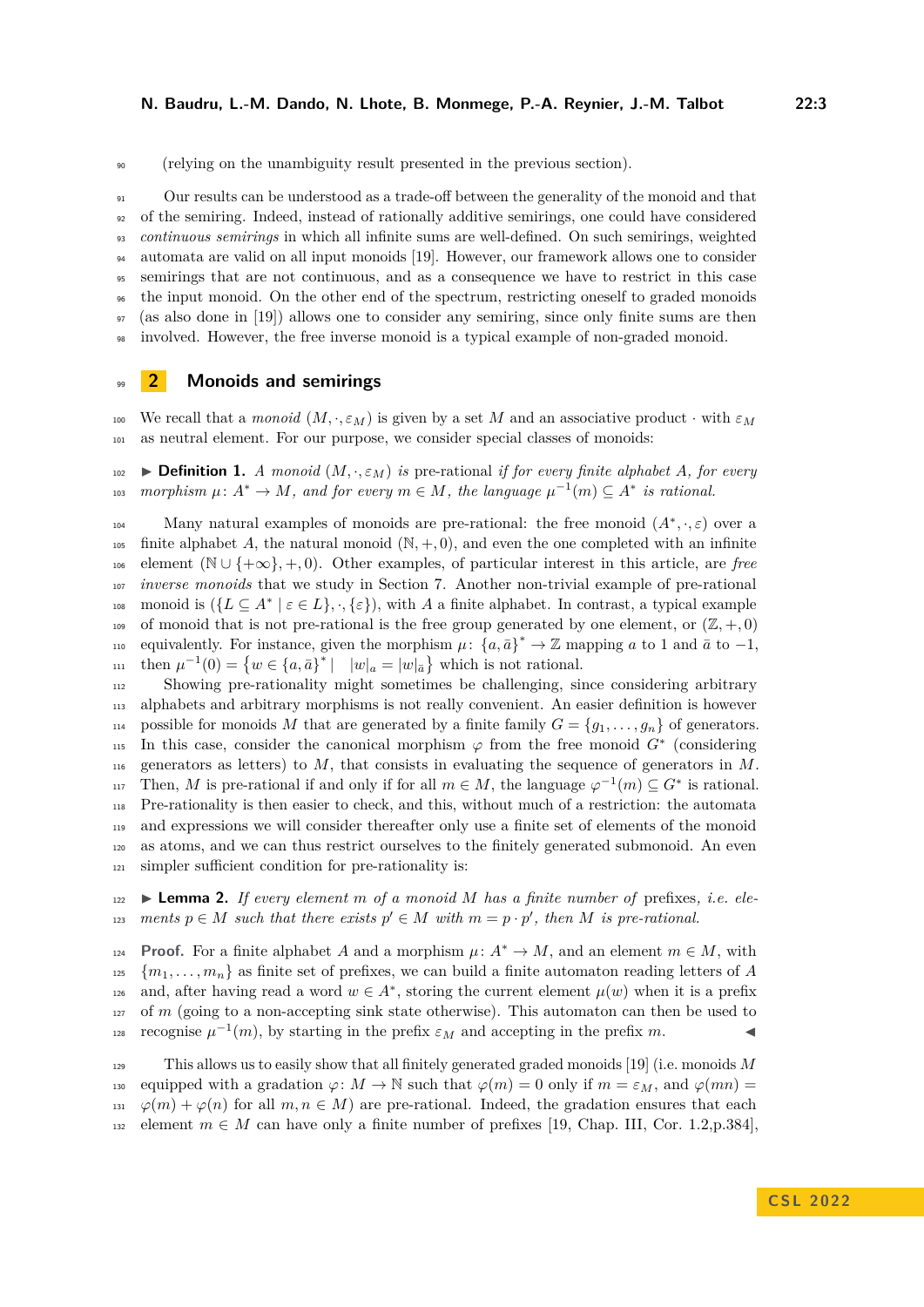### **22:4 Weighted Automata and Expressions over Pre-Rational Monoids**

<sup>133</sup> allowing us to apply the previous lemma. However, notice that the condition in Lemma [2](#page-2-1) is 134 not a necessary one:  $(N \cup \{+\infty\}, +, 0)$  does not fulfil the condition, since  $+\infty$  has infinitely <sup>135</sup> many factors, while it is indeed pre-rational.

136 A *semiring* ( $\mathbb{K}, +, \times, 0, 1$ ) is an algebraic structure such that ( $\mathbb{K}, \times, 1$ ) is a monoid, ( $\mathbb{K}, +, 0$ ) 137 is a commutative monoid, the product  $\times$  distributes over the sum  $+$ , and 0 is absorbing  $138$  for  $\times$ . Once again, we consider special classes of semirings, introduced in [\[11\]](#page-15-8):

**139**  $\blacktriangleright$  **Definition 3.** *A semiring* ( $\mathbb{K}, +, \times, 0, 1$ ) *is* rationally additive *if it is equipped with a partial* 140 *operator defining sums of countable families, associating with some infinite families*  $(\alpha_i)_{i \in I}$ , *with I* at most countable, an element  $\sum_{i \in I} \alpha_i$  of K such that for all families  $(\alpha_i)_{i \in I}$ :

<span id="page-3-4"></span>**Ax.1** *If I* is finite, the value  $\sum_{i \in I} \alpha_i$  exists and coincides with the usual sum in the semiring.

<span id="page-3-7"></span>**Ax.2** *For each*  $\alpha \in \mathbb{K}$ ,  $\sum_{n=0}^{\infty} \alpha^n$  *exists.* 

<span id="page-3-6"></span>144 **Ax.3** If  $\sum_{i \in I} \alpha_i$  exists and  $\beta \in \mathbb{K}$ , then  $\sum_{i \in I} \beta \alpha_i$  and  $\sum_{i \in I} \alpha_i \beta$  exist, and are respectively <sup>*i*</sup><sup>145</sup> *equal to*  $\beta(\sum_{i \in I} \alpha_i)$  *and*  $(\sum_{i \in I} \alpha_i)\beta$ *.* 

<span id="page-3-2"></span>146 **Ax.4** *Let I be the disjoint union of*  $(I_j)_{j \in J}$  *with J at most countable. If for all*  $j \in J$ , <sup>147</sup>  $r_j = \sum_{i \in I_j} \alpha_i$  exists, and if  $r = \sum_{j \in J} r_j$  exists, then  $\sum_{i \in I} \alpha_i$  exists and is equal to r.

<span id="page-3-3"></span>**Ax.5** Let I be the disjoint union of  $(I_j)_{j \in J}$  with *J* at most countable. If  $s = \sum_{i \in I} \alpha_i$  exists, *and for all*  $j \in J$ ,  $r_j = \sum_{i \in I_j} \alpha_i$  *exists, then*  $\sum_{j \in J} r_j$  *exists and is equal to s.* 

<sup>150</sup> Examples of rationally additive semirings are the Boolean semiring, natural semirings over positive rationals or reals  $(\mathbb{Q}_+ \cup \{\infty\}, +, \times, 0, 1)^1$  $(\mathbb{Q}_+ \cup \{\infty\}, +, \times, 0, 1)^1$  $(\mathbb{Q}_+ \cup \{\infty\}, +, \times, 0, 1)^1$ , the tropical (or arctic) semiring  $\mathbb{E}\left\{ \left[ \mathbb{Q} \cup \{ -\infty, +\infty \} , \sup_+ , -\infty, 0 \right], \text{ the language semiring over a finite alphabet } (2^{A^*}, \cup, \cdot, \emptyset, \{\varepsilon\} \right],$ <sup>153</sup> the sub-semiring of rational languages, or distributive lattices. Throughout this article, K <sup>154</sup> will denote a rationally additive semiring.

<sup>155</sup> Let us state a few useful properties of rationally additive semirings. The *support* of a 156 family  $(\alpha_i)_{i \in I}$  is the set  $\{i \in I \mid \alpha_i \neq 0\}$  of indices of non-zero elements.

<span id="page-3-1"></span>► **Lemma 4** ([\[11\]](#page-15-8)). Let  $(\alpha_i)_{i \in I}$  be a countable family in K, of support *J*. Then,  $\sum_{i \in I} \alpha_i$ 157 <sup>158</sup> *exists if and only if*  $\sum_{i \in J} \alpha_i$  *exists, and when these sums exist, they are equal.* 

<span id="page-3-5"></span><sup>159</sup> I **Lemma 5.** *Let* (*αi*)*i*∈*<sup>I</sup> and* (*βi*)*i*∈*<sup>I</sup> be two countable families of* K *of disjoint supports,* <sup>160</sup> i.e. for all  $i \in I$ ,  $\alpha_i = 0$  or  $\beta_i = 0$  (or both). If  $\sum_{i \in I} \alpha_i$  and  $\sum_{i \in I} \beta_i$  exist, then  $\sum_{i \in I} (\alpha_i + \beta_i)$ *exists and is equal to*  $(\sum_{i \in I} \alpha_i) + (\sum_{i \in I} \beta_i)$ *.* 

162 **Proof.** Let  $J_{\alpha}$  and  $J_{\beta}$  be the support of the families  $(\alpha_i)_{i \in I}$  and  $(\beta_i)_{i \in I}$ , and  $J_0 = J \setminus (J_{\alpha} \cup J_{\beta})$ . <sup>163</sup> If  $\sum_{i\in I}\alpha_i$  and  $\sum_{i\in I}\beta_i$  exist,  $\sum_{i\in I}\alpha_i+\sum_{i\in I}\beta_i$  exists, and by Lemma [4,](#page-3-1) is equal to  $\sum_{i\in J_\alpha}\alpha_i+$ <sup>164</sup>  $\sum_{i\in J_b}\beta_i$ . Since the supports are disjoint, this is equal to  $\sum_{i\in J_\alpha}(\alpha_i+\beta_i)+\sum_{i\in J_b}(\alpha_i+\beta_i)$ . <sup>165</sup> By definition of  $J_0$ ,  $\sum_{i \in J_0} (\alpha_i + \beta_i)$  exists and is equal to 0. Therefore,  $\sum_{i \in I} \alpha_i + \sum_{i \in I} \beta_i$  is  $\sum_{i\in J_0}$  equal to  $\sum_{i\in J_0} (\alpha_i + \beta_i) + \sum_{i\in J_0} (\alpha_i + \beta_i) + \sum_{i\in J_0} (\alpha_i + \beta_i)$ . Ax.[4](#page-3-2) allows us to conclude.

<span id="page-3-8"></span> $\bullet$  **Lemma 6.** *Let*  $(\alpha_{i,j})_{(i,j)\in I\times J}$  *be a countable family of elements of* K, such that  $\alpha_{i,J}$ <sup>168</sup>  $\sum_{j\in J}\alpha_{i,j}$  exists for all  $i\in I$ , and  $\alpha_{I,j}=\sum_{i\in I}\alpha_{i,j}$  exists for all  $j\in J$ . Then,  $\sum_{i\in I}\alpha_{i,J}$ <sup>169</sup> *exists if and only if*  $\sum_{j \in J} \alpha_{I,j}$  *exists, and when these sums exists, they are equal.* 

170 **Proof.** Immediate by **Ax.**[4](#page-3-2) and **Ax.**[5.](#page-3-3)

<span id="page-3-0"></span><sup>&</sup>lt;sup>1</sup> All infinite sums of elements in  $\mathbb{Q}_+$  do not converge towards a rational number or  $+\infty$ , but all *geometric sums* do. In particular, this semiring is not *continuous* (see [\[19,](#page-15-10) Chap. III, Sec. 5]).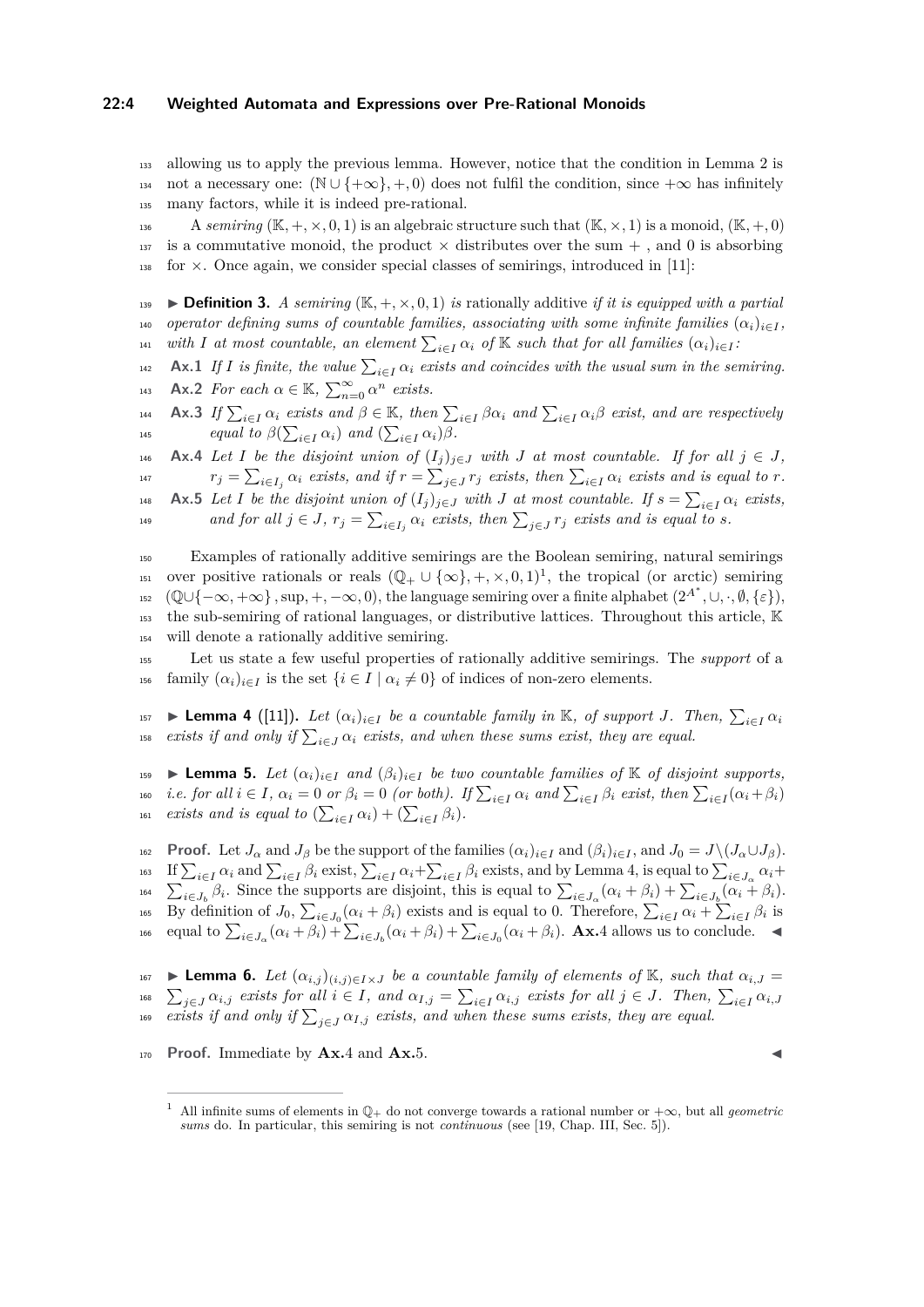# <span id="page-4-0"></span><sup>171</sup> **3 Series and Weighted Automata**

 $172$  A K-series over M is a mapping  $s: M \to \mathbb{K}$  associating a weight  $s(m)$  with each element m 173 of the monoid. The set of all such series is denoted by  $\mathbb{K}\langle\langle M\rangle\rangle$ . Notice that the pointwise 174 sum of two series  $s_1$  and  $s_2$ , defined for all  $m \in M$  by  $(s_1 + s_2)(m) = s_1(m) + s_2(m)$ . 175 is a series. However, the Cauchy product  $s_1 \cdot s_2$  mapping m to the possibly infinite sum <sup>176</sup>  $\sum_{m_1m_2=m} s_1(m_1) \times s_2(m_2)$  $\sum_{m_1m_2=m} s_1(m_1) \times s_2(m_2)$  $\sum_{m_1m_2=m} s_1(m_1) \times s_2(m_2)$  might not exist<sup>2</sup>. We define two canonical injections:  $M \to$  $\mathbb{K}\langle\langle M\rangle\rangle$  which maps *m* to the characteristic function of *m* (mapping *m* to 1 and the other 178 elements from *M* to 0), and  $\mathbb{K} \to \mathbb{K} \langle M \rangle$  which maps *k* to the function mapping the neutral 179 element  $\varepsilon_M$  of M to k and all other values to 0. For this reason, we often abuse notations 180 and consider K and M as subsets of  $\mathbb{K}\langle\langle M\rangle\rangle$ .

<sup>181</sup> We now introduce the notion of weighted automata we consider in this article: weights <sup>182</sup> are taken from a rationally additive semiring K and *labels* from a pre-rational monoid *M*.

**Definition 7.** *A* K-automaton over *M, or simply a* weighted automaton, *is a tuple*  $\mathcal{A} =$ 184 (*Q, I,*  $\Delta$ *, F*)*, with Q a finite set of states,*  $I \subseteq Q$  *the set of initial states,*  $\Delta \subseteq Q \times M \times \mathbb{K} \times Q$ *the finite set of transitions each equipped with a label in*  $M$  *and a weight in*  $K$ *, and*  $F \subseteq Q$ *the set of final states.*

187 We introduce two mappings  $\lambda_A$  and  $\pi_A$  that extract the label and the weight of a transition, that we can extend to morphisms from  $\Delta^*$  to *M* and the multiplicative monoid of **Example 189** *K*, respectively. A *run* of *A* is then a sequence *w* of transitions  $(p_i, m_i, k_i, q_i)_{1 \leq i \leq n}$  such that 190 for all *i*,  $q_i = p_{i+1}$ . The *label* of a run is given by  $\lambda_A(w)$ ; its weight is  $\pi_A(w)$ . The run is said to be *accepting* if  $p_1 \in I$  and  $q_n \in F$ . We let  $R_A \subseteq \Delta^*$  denote the rational language of 192 all accepting runs. The *semantics* of A is the series  $[\![A]\!]$  such that for all  $m \in M$ , the weight  $[\![A]\!]$   $[m]$  is the sum of the weights of accepting runs that are labelled by m, if the (potentially <sup>193</sup>  $\llbracket \mathcal{A} \rrbracket(m)$  is the sum of the weights of accepting runs that are labelled by *m*, if the (potentially infinite) sum exists:  $\llbracket \mathcal{A} \rrbracket(m) = \sum_{v \in R} \sum_{v \in V} a_v (w)$ . infinite) sum exists:  $\llbracket \mathcal{A} \rrbracket(m) = \sum_{w \in R_A \cap \lambda_A^{-1}(m)} \pi_{\mathcal{A}}(w)$ .

195 The automaton A is called *valid* if the sum in  $[\![A]\!] (m)$  exists for all  $m \in M$ . Instead<br>196 of enforcing properties on the automata for them to be valid, we ensure their validity by of enforcing properties on the automata for them to be valid, we ensure their validity by 197 combining the rational additivity of  $\mathbb K$  and the pre-rationality of  $M$ . The crucial technical 198 property considers the special case of the monoid of strings  $A^*$  over a finite alphabet *A*. We then lift the result using pre-rationality. For a language  $L \subseteq A^*$  and a semiring K, we denote  $\chi_L \in \mathbb{K} \langle \langle A^* \rangle \rangle$  its *characteristic series* in K, defined for all  $w \in A^*$  as  $\chi_L(w) = 1$  if  $w \in L$ , and 0 otherwise. By Lemma [4,](#page-3-1) we have that for all series  $s$  over  $A^*$ ,

<span id="page-4-2"></span>
$$
\sum_{w \in L} s(w) \text{ is defined iff } \sum_{w \in A^*} s(w) \chi_L(w) \text{ is defined, and then these sums are equal.}
$$
 (1)

<span id="page-4-3"></span>**203 I Lemma 8.** For every finite alphabet A, morphism  $\pi: A^* \to \mathbb{K}$ , and rational language  $L \subseteq A^*$ , the sum  $\sum_{w \in L} \pi(w)$  exists.

<sup>205</sup> **Proof.** The proof is by induction on rational languages, denoted by unambiguous regular <sup>206</sup> expressions [\[5\]](#page-15-11). Indeed, all rational languages can be obtained by closing the set of finite <sup>207</sup> languages by the operations of disjoint unions, unambiguous concatenations (the concatena-<sup>208</sup> tion  $L_1 \cdot L_2$  is unambiguous when each word *w* of  $L_1 \cdot L_2$  can be uniquely decomposed as  $w = w_1 \cdot w_2$  with  $w_1 \in L_1$  and  $w_2 \in L_2$ ), and unambiguous Kleene stars (the Kleene star  $L^*$ 209 is unambiguous when each word  $w \in L^*$  can be uniquely decomposed as  $w = w_1 \cdots w_n$  with

<span id="page-4-1"></span><sup>&</sup>lt;sup>2</sup> Here and in the following,  $\sum_{m_1m_2=m}$  is the sum over all pairs  $(m_1, m_2) \in M^2$  such that  $m_1m_2 = m$ .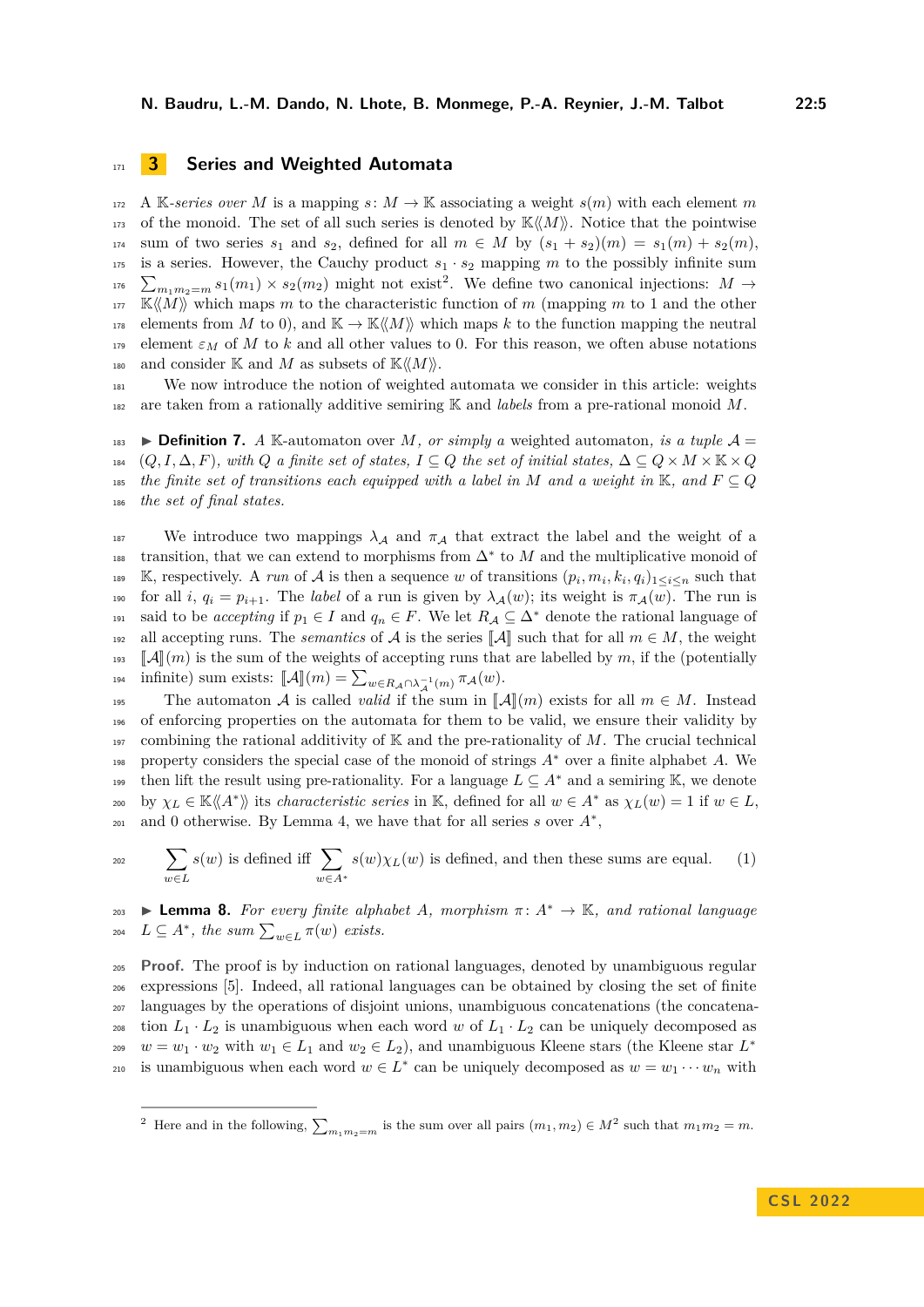### **22:6 Weighted Automata and Expressions over Pre-Rational Monoids**

211  $n \in \mathbb{N}$  and  $w_i \in L$  for all *i*). Please note that for convenience, the sentences " $A = B$ " should <sup>212</sup> be read as "*B* exists and is equal to *A*".

First, for finite languages *L*, the sum  $\sum_{w \in L} \pi(w)$  exists, by **Ax.**[1.](#page-3-4) In the case where *L* is the disjoint union of two languages  $L_1$  and  $L_2$ , such that  $\sum_{w \in L_1} \pi(w)$  and  $\sum_{w \in L_2} \pi(w)$  exist,

$$
\sum_{w \in L_1} \pi(w) + \sum_{w \in L_2} \pi(w) = \sum_{w \in A^*} \pi(w) \chi_{L_1}(w) + \sum_{w \in A^*} \pi(w) \chi_{L_2}(w)
$$
 (by 1)  

$$
= \sum_{w \in A^*} (\pi(w) \chi_{L_1}(w) + \pi(w) \chi_{L_2}(w))
$$
 (by Lemma 5)

$$
= \sum_{w \in A^*} \pi(w) \chi_{L_1 \cup L_2}(w) \tag{disjoint union}
$$

$$
= \sum_{w \in L_1 \cup L_2 = L} \pi(w).
$$

If *L* is the unambiguous concatenation of two languages  $L_1$  and  $L_2$  such that  $\sum_{u \in L_1} \pi(u)$ 221 and  $\sum_{v \in L_2} \pi(v)$  exist, then

$$
\sum_{u \in L_1} \pi(u) \times \left( \sum_{v \in L_2} \pi(v) \right) = \sum_{u \in L_1} \left( \pi(u) \times \sum_{v \in L_2} \pi(v) \right) \tag{by \mathbf{A}x.3}
$$

$$
= \sum_{u \in L_1} \sum_{v \in L_2} \pi(u)\pi(v) \qquad \qquad \text{(by Ax.3)}
$$

$$
= \sum_{(u,v)\in L_1\times L_2} \pi(u)\pi(v) \qquad \qquad (by \mathbf{Ax}.4)
$$

$$
= \sum_{(u,v)\in L_1\times L_2} \pi(uv) \qquad (\pi \text{ is a morphism}).
$$

227 Moreover, by unambiguity, there exists a bijection from the pairs of  $L_1 \times L_2$  to the words of <sup>228</sup> the concatenation  $L_1 \cdot L_2$  sending  $(u, v)$  to  $uv$ . Bijections on the support of families conserve the summability property by [\[11,](#page-15-8) Proposition 3], therefore  $\sum_{w \in L} \pi(w)$  exists (and is equal 230 **to**  $\sum_{(u,v) \in L_1 \times L_2}$  π(*uv*)).

Finally, suppose that *L* is the unambiguous Kleene star  $L_1^*$ , and  $\sum_{w \in L_1} \pi(w)$  exists. In particular, for all  $n \in \mathbb{N}$ , the iterated concatenation  $L_1^n$  is unambiguous, and thus, with a straightforward induction using the previous case,  $\sum_{w \in L_1^n} \pi(w)$  exist and we have

$$
_{234}\qquad \Big(\sum_{w\in L_1}\pi(w)\Big)^n=\sum_{w\in L_1^n}\pi(w).
$$

<sup>235</sup> By **Ax.**[2,](#page-3-7)  $\sum_{n=0}^{\infty} \left( \sum_{w \in L_1} \pi(w) \right)^n$  exists, and by [\(1\)](#page-4-2), we have:

$$
\sum_{237}^{\infty} \left( \sum_{w \in L_1} \pi(w) \right)^n = \sum_{n=0}^{\infty} \sum_{w \in L_1^n} \pi(w) = \sum_{n=0}^{\infty} \sum_{w \in A^*} \pi(w) \chi_{L_1^n}(w).
$$

By unambiguity, for all  $w \in A^*$ , the infinite sum  $\sum_{n=0}^{\infty} \pi(w) \chi_{L_1^n}(w)$  has finite support (at <sup>239</sup> most 1 non-zero element) and therefore exists (by Lemma [4\)](#page-3-1). By Lemma [6,](#page-3-8) we deduce that

$$
\sum_{n=0}^{\infty} \sum_{w \in A^*} \pi(w) \chi_{L_1^n}(w) = \sum_{w \in A^*} \sum_{n=0}^{\infty} \pi(w) \chi_{L_1^n}(w) = \sum_{w \in A^*} \pi(w) \sum_{n=0}^{\infty} \chi_{L_1^n}(w) \qquad \text{(by \textbf{Ax.3})}
$$
\n
$$
= \sum_{n=0}^{\infty} \pi(w) \chi_{L_1^n}(w) \qquad \text{(by unambiguity)}
$$

$$
= \sum_{w \in A^*} \pi(w) \chi_{L_1^*}(w) \tag{by unambiguity}
$$

$$
=\sum_{w\in L}\pi(w).
$$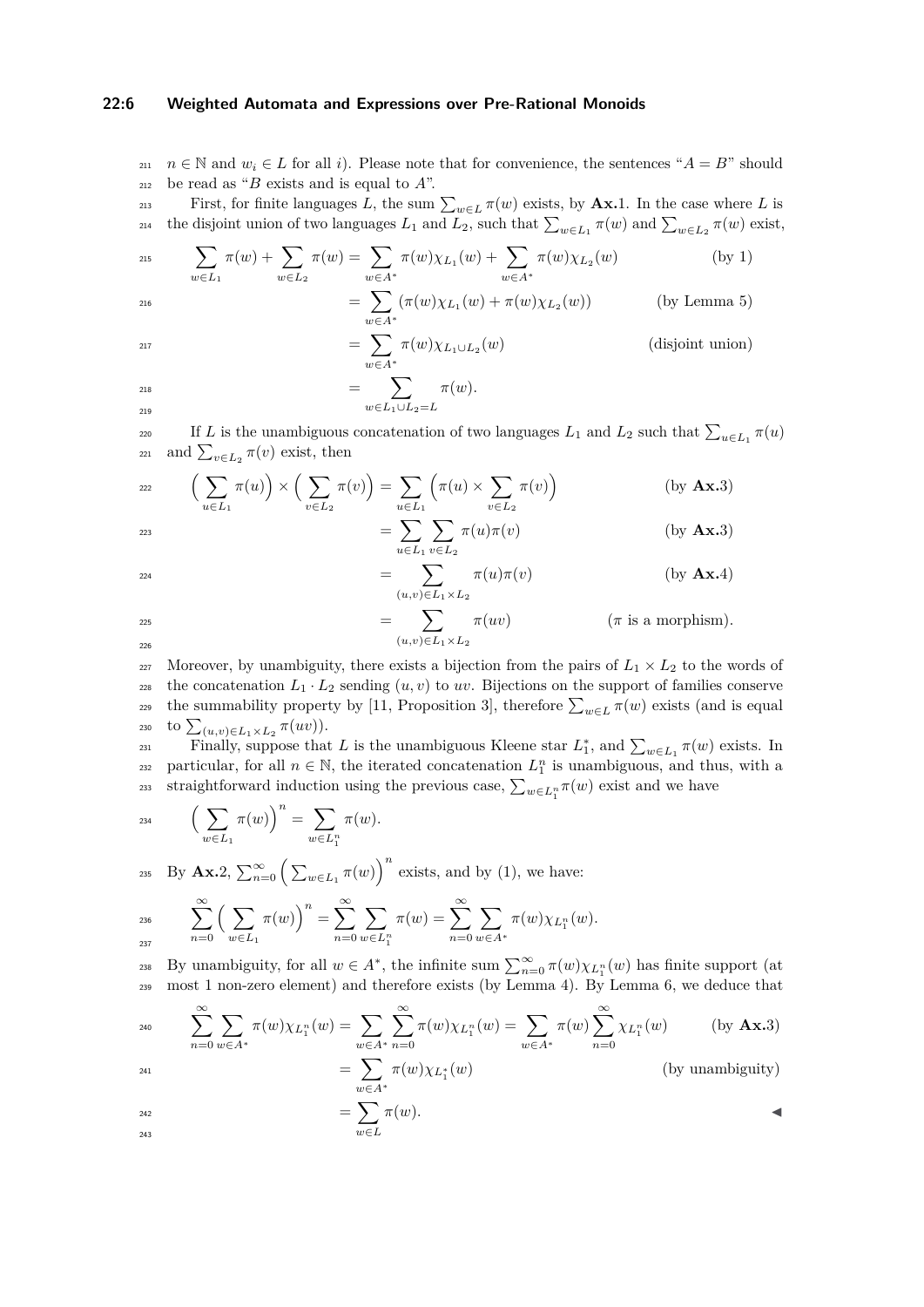<sup>244</sup> From this result, to have a sufficient condition for validity we only need to have sums <sup>245</sup> over rational languages, hence our requirement that *M* is pre-rational.

<span id="page-6-1"></span>246 **I Theorem 9.** If M is a pre-rational monoid, then every  $\mathbb{K}\text{-}automaton\mathcal{A}$  over M is valid. 247 *i.e.*  $\llbracket \mathcal{A} \rrbracket(m)$  *exists for all*  $m \in M$ *.* 

**Proof.** Since *M* is pre-rational, the morphism  $\lambda_{\mathcal{A}}$  is such that for all  $m \in M$ ,  $\lambda_{\mathcal{A}}^{-1}(m)$  is a rational language. Therefore, so is the language  $R_A \cap \lambda_A^{-1}(m)$  of accepting runs that are labelled by the element *m*. Lemma [8](#page-4-3) gives that  $[\![\mathcal{A}]\!](m) = \sum_{w \in R_{\mathcal{A}} \cap \lambda_{\mathcal{A}}^{-1}(m)} \pi_{\mathcal{A}}(w)$  exists.

 $T_{251}$  Together with reasonable assumptions on computability for  $K$  and  $M$ , this also gives a 252 procedure to evaluate the weight  $\llbracket \mathcal{A} \rrbracket(m)$ . Notice that this is a priori non-trivial, since it<br>
253 involves an infinite sum. We say that M is *effectively* pre-rational if for all morphisms  $\mu: A^* \to$ involves an infinite sum. We say that *M* is *effectively* pre-rational if for all morphisms  $\mu: A^* \to$ 254 *M* and elements  $m \in M$ , one can compute a representation of the rational language  $\mu^{-1}(m)$ . <sup>255</sup> We say that K is *computable* if internal operations (finite sums and products) of K are <sup>256</sup> computable, as well as Kleene star (geometric sum). Observe that we do not require <sup>257</sup> computability of arbitrary infinite sums, but only geometric ones.

**Proposition 10.** If M is effectively pre-rational and  $K$  is computable, then for all  $K$ -*automata A over M and all elements*  $m \in M$ , *one can compute*  $\llbracket A \rrbracket(m)$ *. This computation is*<br>260 *achieved using a number of internal operations* of  $\mathbb{K}$  (*i.e. sum, product and Kleene iteration*) *achieved using a number of internal operations of* K *(i.e. sum, product and Kleene iteration) that is polynomial in the size of* A *and in the size of a deterministic automaton recognising*  $\lambda_A^{-1}(m)$ *.* 

**Proof.** By assumption of pre-rationality, the language  $\lambda_A^{-1}(m)$  is rational. Moreover, by effectiveness, we can let  $\mathcal{D}_m$  be a deterministic automaton that recognises  $\lambda^{-1}_\mathcal{A}(m)$ . We denote <sup>265</sup> by  $n_m$  its number of states. The K-automaton  $\mathcal{A}_m$  obtained by considering the product of  $\mathcal{A}$ 266 and  $\mathcal{D}_m$  (with respect to the alphabet  $\Delta$  of transitions of  $\mathcal{A}$ ) thus restricts the runs of  $\mathcal{A}$  to <sup>267</sup> the ones labelled by *m*. In addition, as  $\mathcal{D}_m$  is deterministic, the accepting runs of A over *m* <sup>268</sup> are in bijection with those of  $\mathcal{A}_m$ . If we denote by *n* the number of states of  $\mathcal{A}$ , then  $\mathcal{A}_m$  has <sup>269</sup>  $n \times n_m$  states. By removing all labels (replacing them by  $\varepsilon_M$ ), we obtain a K-automaton 270 that associates with the element  $\varepsilon_M$  the weight  $[\![\mathcal{A}_m]\!](\varepsilon_M) = [\![\mathcal{A}]\!](m)$ . Applying classical translations from automata to regular expressions such as state-elimination algorithms vields <sup>271</sup> translations from automata to regular expressions such as state-elimination algorithms yields <sup>272</sup> an expression equivalent to  $\llbracket \mathcal{A} \rrbracket(m)$ . This expression involves sum and product in K, as well<br><sup>273</sup> as Kleene star, which can be computed in K. As this expression only involves element  $\varepsilon_M$ . as Kleene star, which can be computed in K. As this expression only involves element  $\varepsilon_M$ . <sup>274</sup> it can be evaluated during its computation, allowing to obtain the value of  $[\![A]\!](m)$  using a<br><sup>275</sup> number of internal operations of K that is polynomial in *n* and *n*<sub>m</sub>. number of internal operations of K that is polynomial in *n* and  $n_m$ .

# <span id="page-6-0"></span><sup>276</sup> **4 Weighted Expressions**

<sup>277</sup> We now introduce the formalism of weighted expressions to generate K-series over a monoid *M*.

**278 Definition 11.** *The set of* K-expressions over *M*, *or simply* weighted expressions, *is* 279 generated by the grammar (with  $k \in \mathbb{K}$  and  $m \in M$ ):

$$
W ::= k \mid m \mid W + W \mid W \cdot W \mid W^*.
$$

<sup>281</sup> Expressions *k* and *m* are said to be *atomic*. We call *subexpressions* of *W* all the weighted expressions appearing inside *W*: for instance, the subexpressions of  $W = (2 \cdot a + b)^*$  are 2, 283 *a*, *b*,  $2 \cdot a$ ,  $2 \cdot a + b$ , and *W*. To define the semantics of weighted expressions, we will use a <sup>284</sup> sum operator over infinite families. As the semiring  $\mathbb K$  is supposed to be rationally additive,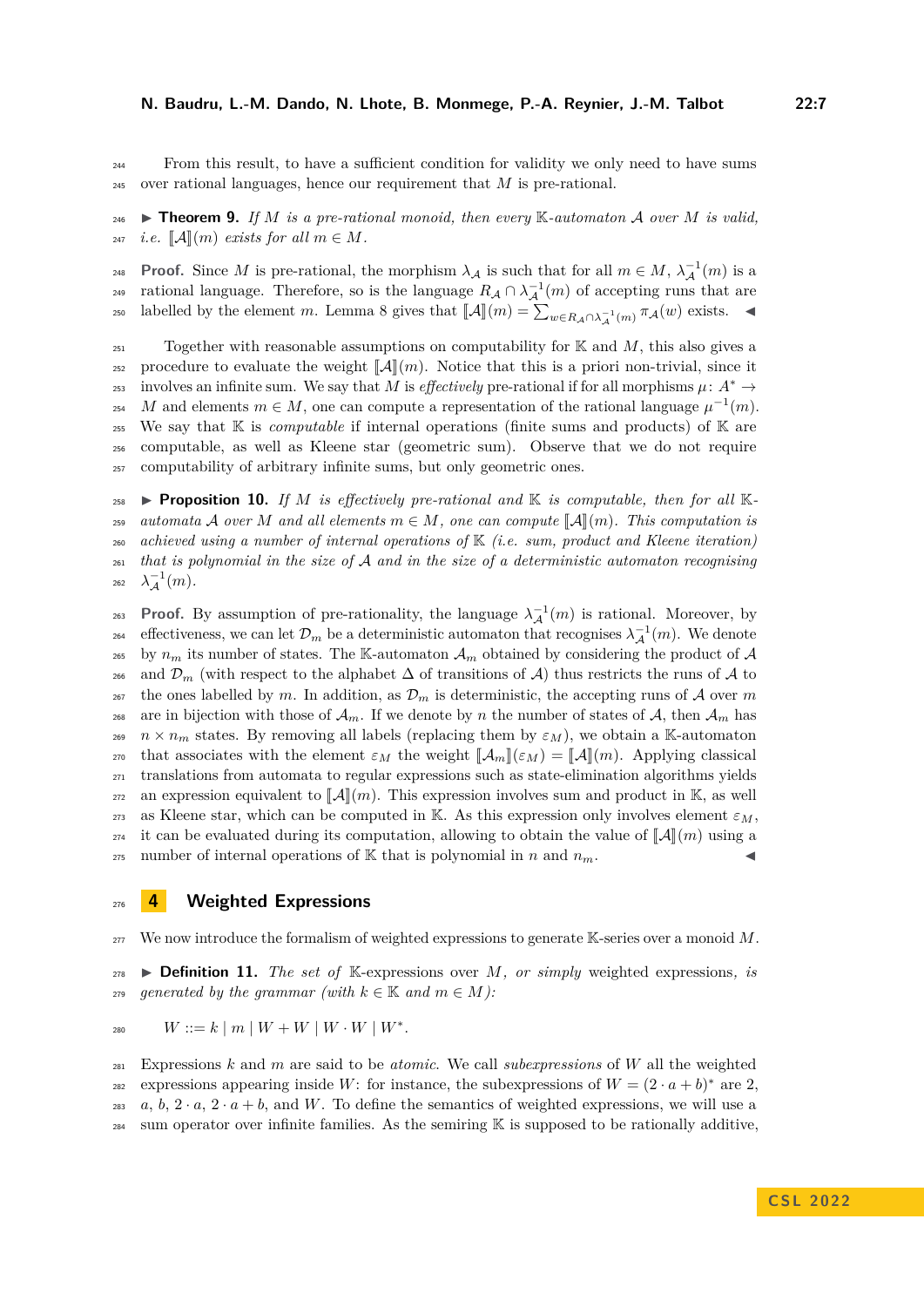### **22:8 Weighted Automata and Expressions over Pre-Rational Monoids**

- $\frac{285}{285}$  some of these infinite sums exist, some others do not<sup>[3](#page-7-0)</sup>. Then, the semantics of a weighted
- 286 expression *W* is the series  $\llbracket W \rrbracket \in \mathbb{K} \langle \langle M \rangle \rangle$  defined inductively as follows:<br>287 <del>■ </del>  $\llbracket k \rrbracket$  is the series mapping  $\varepsilon_M$  to k and other elements to 0:
- <sup>287</sup>  $\blacksquare$   $[k]$  is the series mapping  $\varepsilon_M$  to *k* and other elements to 0;<br><sup>288</sup>  $\blacksquare$   $\llbracket m \rrbracket$  is the characteristic series of *m*;
- <sup>288</sup>  $\blacksquare$   $[\![m]\!]$  is the characteristic series of *m*;<br><sup>289</sup>  $\blacksquare$   $[\![U + V]\!] = [\![U]\!] + [\![V]\!]$ :
- 289  $[U + V] = [U] + [V];$ <br>
290 for all  $m \in M$ ,  $[U \cdot V]$

 $f(x) = \text{for all } m \in M, \llbracket U \cdot V \rrbracket(m) = \sum_{m_1 m_2 = m} \llbracket U \rrbracket(m_1) \times \llbracket V \rrbracket(m_2) \text{ if the sum exists; }$ 

 $f(x) = \text{for all } m \in M, \ \llbracket W^* \rrbracket(m) = \sum_{n=0}^{\infty} \llbracket W^n \rrbracket(m) \text{ if the sum exists (with } W^n \text{ the expression }$ inductively defined by 1 if  $n = 0$  and  $W \cdot W^{n-1}$  otherwise).

 The last two cases, defining the semantics of the concatenation (or Cauchy product) of two weighted expressions, and the Kleene star of a weighted expression, are subject to the existence of the infinite sums: we say that a weighted expression is *valid* when its semantics exists for all  $m \in M$  (as well as the semantics of all its subexpressions, in particular).

<sup>297</sup> More usual regular expressions are recovered by considering the Boolean semiring and 298 the monoid  $A^*$  over a finite alphabet  $A$ : in the following, such expressions are called *Kleene* <sup>299</sup> *expressions*, and denoted by letters *E, F, G*, while weighted expressions are denoted by <sup>300</sup> letters *U, V, W*. Notice that Kleene expressions are valid, as expected, since the infinite *sum* <sup>301</sup> (i.e. disjunction in the Boolean semiring) is always defined in this case. Their semantics  $[[E]]$ <br><sup>302</sup> is the characteristic series of the language  $\mathcal{L}(E)$  classically associated with such a regular is the characteristic series of the language  $\mathcal{L}(E)$  classically associated with such a regular expression: alternatively, we can see  $\mathcal{L}(E)$  as the support of  $\llbracket E \rrbracket$  (all words  $w \in A^*$  such<br>that  $\llbracket F \rrbracket(\omega)$  is two.) For any other semising  $\mathbb{K}$  and let  $\omega$  be the obeneticitie function of <sup>304</sup> that  $\llbracket E \rrbracket(w)$  is true). For any other semiring K, we let  $\chi_E$  be the characteristic function of<br><sup>305</sup> the language of *E* to the semiring K, i.e. a shortcut notation for the series  $\chi_{C(F)} \in K \ll A^*$ the language of *E* to the semiring K, i.e. a shortcut notation for the series  $\chi_{\mathcal{L}(E)} \in \mathbb{K} \langle \! \langle A^* \rangle \! \rangle$ <sup>306</sup> defined in Section [3.](#page-4-0)

<sup>307</sup> We shall see that thanks to our hypothesis of K being rationally additive, and restricting <sup>308</sup> ourselves to pre-rational monoids, all weighted expressions are valid:

- <span id="page-7-1"></span>309 **I Theorem 12.** Let  $K$  be a rationally additive semiring, and M be a pre-rational monoid. 310 *Every* K-expression *W* over *M* is valid, i.e. the semantics  $\llbracket W \rrbracket(m)$  exists for all  $m \in M$ .
- 311 Notice that this theorem relies on both its assumptions on *M* and K:

 $\mathbf{1}_{312}$  If *M* is not pre-rational, then the expressions may not be valid. For instance, consider  $M$  to be the free group generated by a single element *a* (with  $a^{-1}$  its inverse in the free  $_{314}$  group), and K be the semiring of rational languages over the alphabet  $\{A, B\}$ . Then, the expression  $(a \cdot \{A\} + a^{-1} \cdot \{B\})^*$  would associate with the element *εM* of *M* the language <sup>316</sup> of words over {*A, B*} having as many *A*'s than *B*'s, which is not rational, and thus not a <sup>317</sup> member of K.

 $\mathbf{I}$  If K is not rationally additive, then the expressions may not be valid. For instance, considering the semiring  $(\mathbb{Q}, +, \times, 0, 1)$ , and the (pre-rational) trivial monoid  $\{\varepsilon_M\}$ , the expression  $W = (-1)^*$  gives as a semantics  $[[W]](\varepsilon_M) = \sum_{n \in \mathbb{N}} (-1)^n$  that is the archetypal <sup>321</sup> diverging series in Q.

 The rest of this section is devoted to the proof of this theorem. This proof is split into two parts. We first show that the validity of a weighted expression obtained by the rewriting of "letters" in an *unambiguous* Kleene expression is equivalent to the existence of sums resembling the ones of Lemma [8.](#page-4-3) We then explain how to generate such an unambiguous Kleene expression from a weighted expression *W*, and apply the previous result to show the validity of *W*.

<span id="page-7-0"></span><sup>3</sup> In the rationally additive semiring  $(\mathbb{Q}_+ \cup \{\infty\}, +, \times, 0, 1)$ , the infinite sum  $\sum_{i \in \mathbb{N}} 1/i!$  does not exist, since it converges to the non-rational real number e.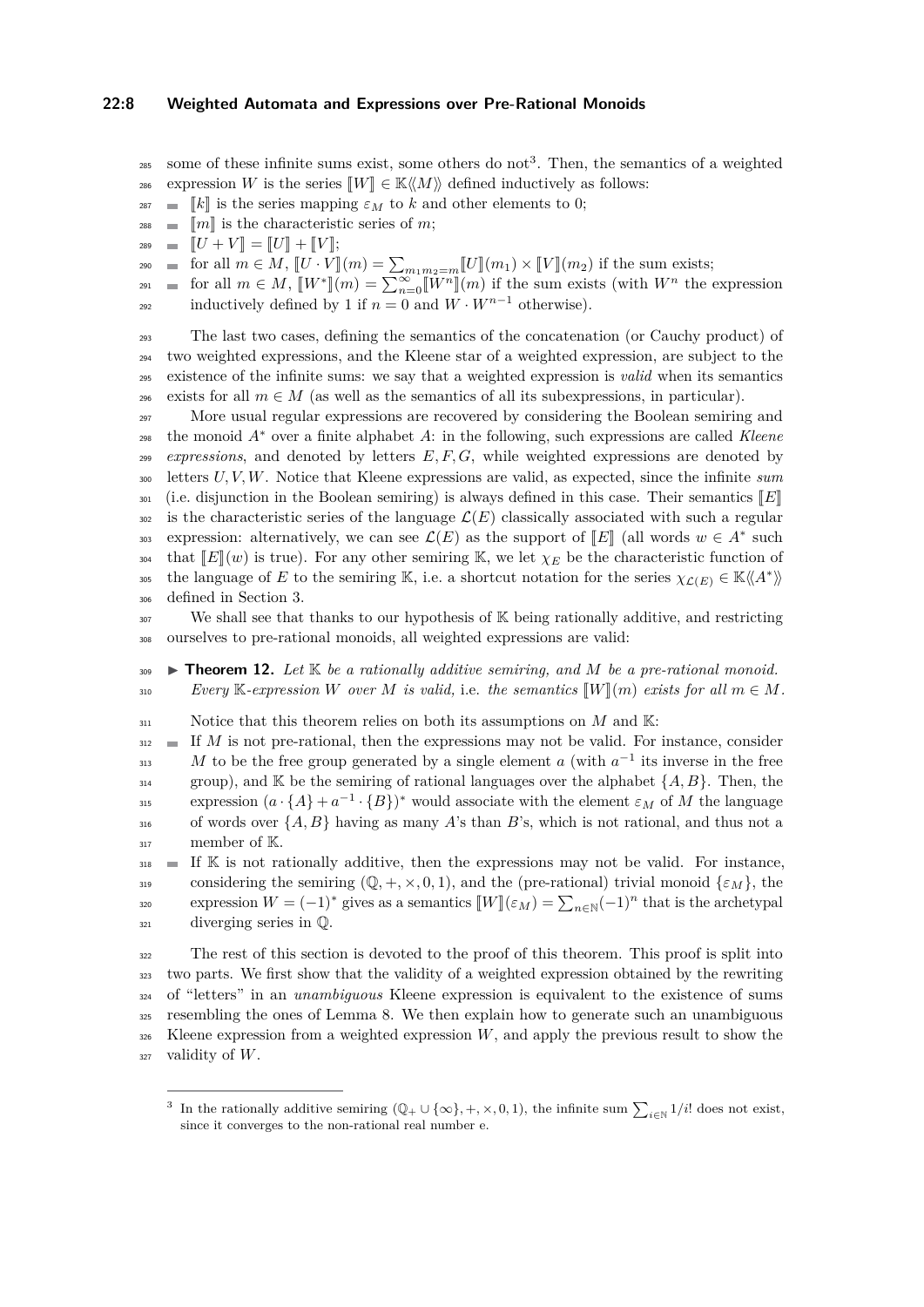More formally, a Kleene expression  $E$  (over a monoid  $A^*$ ) is called unambiguous if for all <sup>329</sup> its subexpressions E':

- $\mathfrak{so}$  if  $E' = F + G$ , then  $\mathcal{L}(F) \cap \mathcal{L}(G) = \emptyset$ ;
- $\mathcal{L}(F) = F \cdot G$ , then for all  $w \in A^*$ , there exists at most one pair  $(w_1, w_2) \in \mathcal{L}(F) \times \mathcal{L}(G)$  $_{332}$  such that  $w_1w_2 = w;$

 $is_3$  if  $E' = F^*$ , then for all  $w \in A^*$ , there exists at most one natural number *n*, and one sequence  $(w_1, w_2, \ldots, w_n) \in (\mathcal{L}(F))^n$  such that  $w_1 w_2 \cdots w_n = w$ .

- 335 As a direct corollary, for every semiring K,
- $\text{336}$  if  $E + F$  is unambiguous, then  $\chi_{E+F} = \chi_E + \chi_F$ ;
- $i$ <sup>337</sup> **u** if  $E \cdot F$  is unambiguous, then  $\chi_{E \cdot F}(w) = \sum_{uv=w} \chi_E(u) \chi_F(v);$
- $\lim_{n \to \infty}$  if  $E^*$  is unambiguous, then  $\chi_{E^*} = \sum_{n=0}^{\infty} \chi_{E^n}$ , this infinite sum having indeed a finite <sup>339</sup> support and being thus meaningful in any semiring (and formally existing in a rationally <sup>340</sup> additive semiring).

 Given two morphisms *λ*: *A*<sup>∗</sup> → *M* and *π* : *A*<sup>∗</sup> → K, we let *Eλ,π* be the weighted expression obtained from a Kleene expression *E* by substituting every letter *a* appearing in *E* by the expression  $λ(a) \cdot π(a)$ , and by replacing Booleans *true* and *false* by elements  $1 ∈ \mathbb{K}$  and  $0 ∈ \mathbb{K}$ . <sup>344</sup> The next lemma aims at linking the validity of  $E_{\lambda,\pi}$  with the existence of specific infinite sums. The same result is also fundamental in our later proofs of translations between automata and expressions in the next section.

<span id="page-8-0"></span> $I_{347}$  **► Lemma 13.** *Let E be an unambiguous Kleene expression over a free monoid*  $A^*$ , *M be* 348 *a monoid (not necessarily pre-rational).* K *be a rationally additive semiring,*  $\lambda: A^* \to M$ 349 *and*  $\pi: A^* \to \mathbb{K}$  *be two morphisms. Then,*  $E_{\lambda,\pi}$  *is valid if and only if for all*  $m \in M$  $\alpha$ <sub>350</sub> *and all subexpressions F of E, the sum*  $\sum_{\lambda(w)=m} \pi(w) \chi_F(w)$  *exists (where the sum is*  $\sum_{i=1}^{\infty}$  *over all words*  $w \in A^*$  *such that*  $\lambda(w) = m$ *). In this case, for all*  $m \in M$ ,  $\mathbb{E}_{\lambda,\pi} \mathbb{I}(m) = \sum_{i=1}^{\infty}$ 352  $\sum_{\lambda(w)=m} \pi(w) \chi_E(w)$ .

<sup>353</sup> Starting from a weighted expression *W*, and in order to use Lemma [13](#page-8-0) which only applies <sup>354</sup> to unambiguous Kleene expressions, we will modify *W* to interpret it as an unambiguous <sup>355</sup> Kleene expression. We define its *indexed expression I*(*W*) as the Kleene expression over 356 an alphabet being a finite subset of ( $\mathbb{K} \cup M$ ) × N, obtained by replacing each of its atomic 357 subexpression  $\ell \in \mathbb{K} \cup M$  by a letter  $(\ell, i) \in (\mathbb{K} \cup M) \times \mathbb{N}$  where *i* is a unique index (starting <sup>358</sup> from 0 for the leftmost one) associated with each atomic subexpression. For instance, with the weighted expression  $W = (2 \cdot a + 3 \cdot b)^* \cdot (a + 5 \cdot b + 3)$ , one associates the indexed expression 360  $I(W) = ((2,0) \cdot (a,1) + (3,2) \cdot (b,3))^* \cdot ((a,4) + (5,5) \cdot (b,6) + (3,7))$ . From the indexed expression, 361 one can recover the initial expression, by forgetting about the index. Formally, we let  $\lambda$  be the 362 morphism from  $((\mathbb{K} \cup M) \times \mathbb{N})^*$  to *M* such that  $\lambda(x, n) = x$  if  $x \in M$  and  $\varepsilon_M$  otherwise, and  $\pi$ 363 be the morphism from  $((\mathbb{K} \cup M) \times \mathbb{N})^*$  to K such that  $\pi(x, n) = x$  if  $x \in \mathbb{K}$  and 1 otherwise. For  $\mathcal{L}_{364}$  the above example,  $I(W)_{\lambda,\pi} = ((\varepsilon_M \cdot 2) \cdot (a \cdot 1) + (\varepsilon_M \cdot 3) \cdot (b \cdot 1))^* \cdot ((a \cdot 1) + (\varepsilon_M \cdot 5) \cdot (b \cdot 1) + (\varepsilon_M \cdot 3)),$ <sup>365</sup> which is equivalent to *W*. More generally, we obtain:

<span id="page-8-1"></span>366 **Example 14.** For all weighted expressions W over M,  $I(W)_{\lambda,\pi}$  is valid if and only if W is <sup>367</sup> *valid. When valid, they have the same semantics.*

<sup>368</sup> We would like to conclude by combining this result with Lemma [13](#page-8-0) and by using the  $369$  pre-rationality of the monoid M, as in Theorem [9.](#page-6-1) However,  $I(W)$  might not be unambiguous 370 as expected, as shown by the example  $W = (m^*)^*$ , with  $m \in M$ , that gives rise to the  $_{371}$  (ambiguous) Kleene expression  $I(W) = (((m, 0))^{*})^{*}$ : indeed, the word  $(m, 0)(m, 0)$  has  $372$  several possible decompositions in the semantics of  $I(W)$ . To patch this last issue, we simply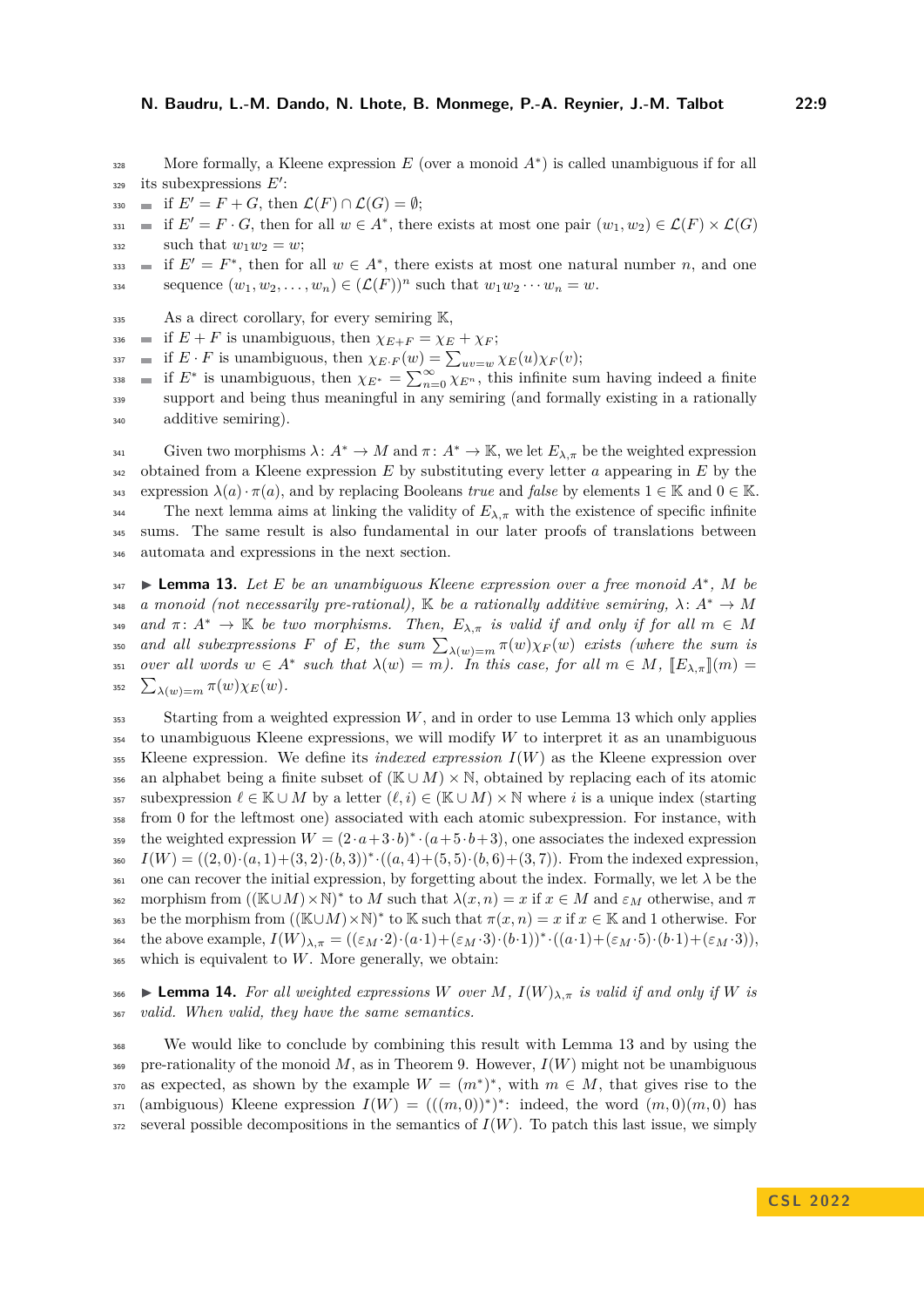### **22:10 Weighted Automata and Expressions over Pre-Rational Monoids**

- <sup>373</sup> incorporate a dummy marker after each Kleene star as follows: from a weighted expression *W*,
- $\phi(W)$  is inductively defined by:
- $375$  if *W* is an atomic expression,  $\phi(W) = W$ ;
- $376$  if  $W = U + V$  then  $\phi(W) = \phi(U) + \phi(V);$
- $\mathcal{L}$  if  $W = U \cdot V$  then  $\phi(W) = \phi(U) \cdot \phi(V)$ ;

 $i^{378}$  = if  $W = U^*$  then  $\phi(W) = (\phi(U))^* \cdot 1$ , with 1 being the neutral element of the semiring K. <sup>379</sup> We directly obtain:

<span id="page-9-1"></span>380 **Lemma 15.** Let *W* be a weighted expression. The Kleene expression  $I(\phi(W))$  is unambiguous.

<sup>381</sup> We are now ready to conclude the proof of Theorem [12,](#page-7-1) moreover showing that for all weighted expressions *W* and  $m \in M$ ,  $\llbracket W \rrbracket(m) = \sum_{\lambda(w)=m} \pi(w) \chi_{I(\phi(W))}(w)$ . Indeed,<br>as operation  $\phi(\cdot)$  does not change the semantics of an expression, and therefore,  $\phi(W)$  is valid operation  $\phi(\cdot)$  does not change the semantics of an expression, and therefore,  $\phi(W)$  is valid <sup>384</sup> if and only if *W* is valid, in which case they share the same semantics. Using the result of 385 Lemma [15,](#page-9-1) we can apply Lemma [14:](#page-8-1) *W* is valid if and only if  $I(\phi(W))_{\lambda,\pi}$  is valid, in which case they are equivalent. Let  $L = \mathcal{L}(I(\phi(W))) \cap \lambda^{-1}(m)$ . Since M is pre-rational, L is a <sup>387</sup> rational language, and  $\sum_{w \in L} \pi(w)$  exists. Moreover,

$$
\sum_{w \in L} \pi(w) = \sum_{\lambda(w) = m} \pi(w) \chi_{I(\phi(W))}(w)
$$
\n
$$
= [I(\phi(W))_{\lambda, \pi}](m)
$$
\n
$$
= [\phi(W)](m)
$$
\n
$$
= [W](m)
$$
\n
$$
W \text{ and } \phi(W) \text{ are equivalent.}
$$
\n
$$
\text{(by Lemma 13)}
$$
\n
$$
= [W](m)
$$
\n
$$
(W \text{ and } \phi(W) \text{ are equivalent}).
$$

# <span id="page-9-0"></span><sup>393</sup> **5 A Kleene-Like Theorem**

<sup>394</sup> Our main result is the following Kleene-like theorem, stating the constructive equivalence <sup>395</sup> between expressions and automata over a pre-rational monoid and weighted over a rationally <sup>396</sup> additive semiring.

<span id="page-9-2"></span>397 **I Theorem 16.** Let  $\mathbb{K}$  be a rationally additive semiring, and M be a pre-rational monoid. 398 *Let*  $s \in \mathbb{K}\langle\langle M \rangle\rangle$  *be a series. Then s is the semantics of some* K-*automaton over M if and* <sup>399</sup> *only if it is the semantics of some* K*-expression over M.*

<sup>400</sup> The rest of this section is devoted to the proof of this theorem, that consists in constructive <sup>401</sup> translations of automata into equivalent expressions, and vice versa.

<sup>402</sup> **From Automata to Expressions.** The idea is to build a K-expression from an unam-403 biguous expression generating the accepting runs of the automaton. Let  $\mathcal{A} = (Q, \Delta, I, F)$ <sup>404</sup> be a K-automaton over *M*. By applying the result of [\[5\]](#page-15-11), we build an unambiguous Kleene  $\epsilon$ <sub>405</sub> expression *E* over  $\Delta^*$  recognising the language  $R_A$  of the accepting runs of A. By Lemma [13,](#page-8-0) <sup>406</sup> that we can apply on *E* since  $E_{\lambda_A, \pi_A}$  is valid (by Theorem [12\)](#page-7-1), we have

$$
\llbracket E_{\lambda_\mathcal{A}, \pi_\mathcal{A}} \rrbracket(m) = \sum_{\lambda_\mathcal{A}(w) = m} \pi_\mathcal{A}(w) \chi_E(w) = \sum_{w \in R_\mathcal{A} | \lambda_\mathcal{A}(w) = m} \pi_\mathcal{A}(w) = \llbracket \mathcal{A} \rrbracket(m).
$$

409 the second equality coming from [\(1\)](#page-4-2), since  $\mathcal{L}(E) = R_A$ .

<sup>410</sup> **From Expressions to Automata.** We have shown in the previous section how, from a

 $\text{411}$  K-expression *E* over *M*, we can construct an unambiguous Kleene expression  $I(\phi(E))$  and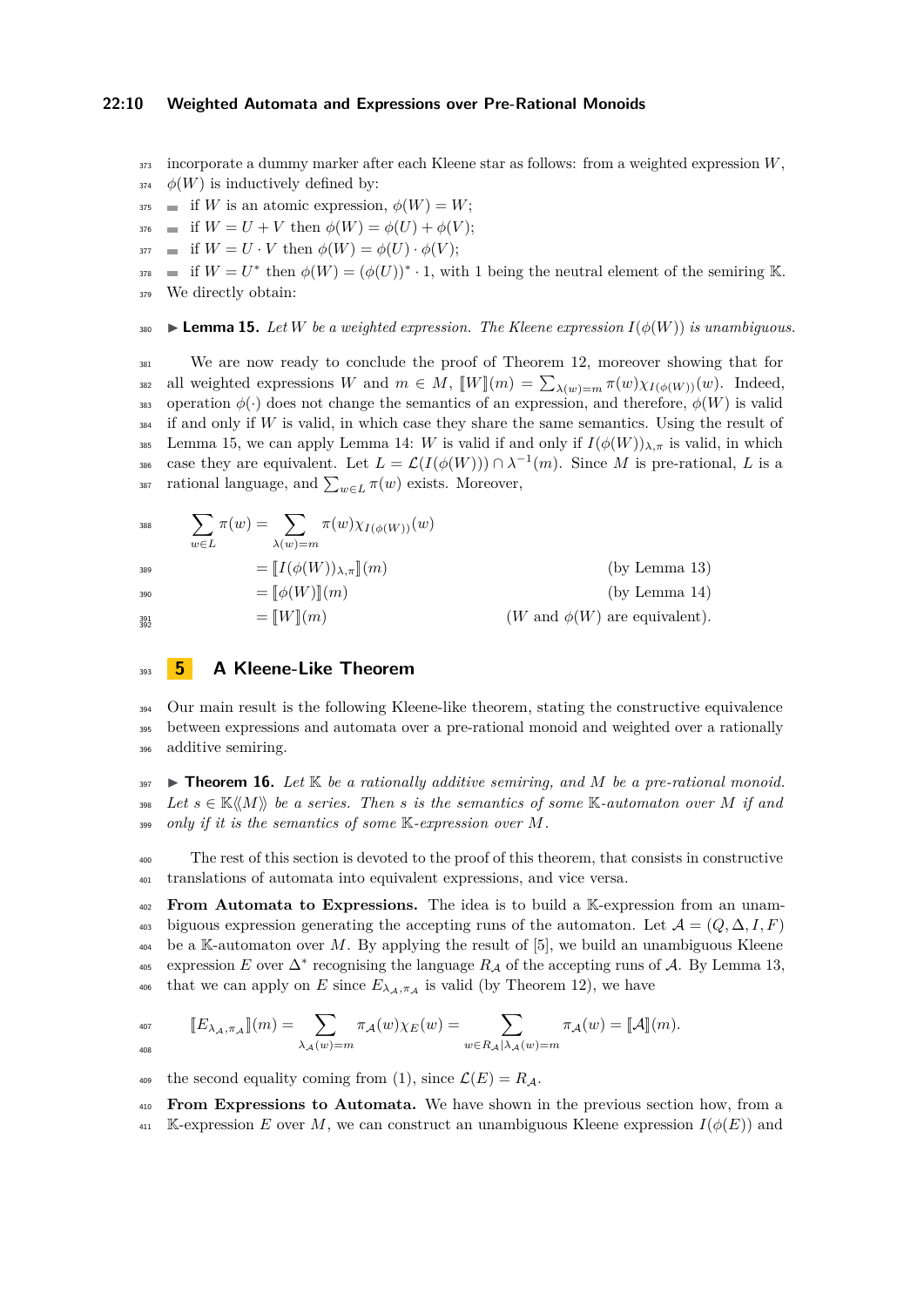two morphisms  $\lambda$  and  $\pi$  from<sup>[4](#page-10-1)</sup> (K∪*M*) × N to respectively *M* and K, such that  $I(\phi(E))_{\lambda,\pi}$  is equivalent to *E*, and by Theorem [12,](#page-7-1)  $\llbracket E \rrbracket(m) = \sum_{\lambda(w)=m} \pi(w) \chi_{I(\phi(E))}(w)$ . We let  $\{0, \ldots, n\}$ <br>and be the set of indices used in  $I(\phi(E))$ . be the set of indices used in  $I(\phi(E))$ .

 $\mathcal{L}_{415}$  By [\[5\]](#page-15-11), we can build (for instance, by considering the position automaton) from  $I(\phi(E))$  and 416 equivalent unambiguous Boolean automaton  $A = (Q, \Delta, I, F)$  with  $\Delta \subseteq Q \times ((\mathbb{K} \cup M) \times \mathbb{N}) \times Q$ <sup>417</sup> its set of transitions labelled by indexed atomic elements appearing in *E*. Here, unambiguous  $\frac{418}{100}$  means as usual that every accepted word in A is associated with a unique accepting run.

From A, we build a K-automaton  $\mathcal{B} = (Q \times \{0, \ldots, n\}, \Delta', I \times \{0\}, F \times \{0, \ldots, n\})$  over M 420 with transitions defined as follows: for all transitions  $(p,(m,i),q) \in \Delta$ , with  $m \in M$ , we add  $t_{421}$  the transition  $((p, j), m, 1, (q, i)) \in \Delta'$ , and for all transitions  $(p, (k, i), q) \in \Delta$ , with  $k \in \mathbb{K}$ , we add the transition  $((p, j), \varepsilon_M, k, (q, i)) \in \Delta'$ . The transfer of indices from letters to states  $\mu_{23}$  enables us to obtain a bijection f from accepted words of A to accepting runs of B. Moreover, 424 this bijection preserves the labels and weights, meaning that for all  $u = (x_0, i_0) \cdots (x_m, i_m)$ 425 accepted by A, we have  $\lambda(u) = \lambda_{\mathcal{B}}(f(u))$ , and  $\pi(u) = \pi_{\mathcal{B}}(f(u))$ . Therefore, by applying the 426 change of variable  $w = f(u)$ , we obtain

$$
\text{arg}\qquad \llbracket \mathcal{B} \rrbracket(m) = \sum_{w \in R_{\mathcal{B}} \cap \lambda_{\mathcal{B}}^{-1}(m)} \pi_{\mathcal{B}}(w) = \sum_{u \in \mathcal{L}(I(\phi(E))) \cap \lambda^{-1}(m)} \pi(u) = \sum_{\lambda(u) = m} \pi(u) \chi_{I(\phi(E))}(u) = \llbracket E \rrbracket(m).
$$

# <span id="page-10-0"></span><sup>428</sup> **6 Dealing with Ambiguity**

 We have already encountered ambiguity in the context of the Boolean semiring and free monoids. We now study this notion for weighted expressions and automata. To do so, we 431 use the rationally additive semiring  $(N_\infty = N \cup {\infty} , +, \times, 0, 1)$  where all infinite sums exist:  $_{432}$  in particular, the sum over a family containing an infinite number of non-zero values is  $\infty$ . and otherwise the sum is equal to the finite sum over the support of the family. We call this semiring the *counting semiring*.

 $\bullet$  **Definition 17.** *Given a* K-*expression W over the monoid M*, the ambiguity amb(*W*, *m*) 436 of *W* at *m is a value in*  $\mathbb{N}_{\infty}$  *defined inductively over W as follows:* 

 $f_{437}$  **for**  $W = n \in M$ ,  $amb(n, m) = 1$  *if*  $n = m$ , and 0 *otherwise*;

 $f \circ m$  **for**  $W = k \in \mathbb{K}$ , amb $(k, m) = 1$  *if*  $m = \varepsilon_M$ , and 0 *otherwise*;

 $f_{439}$  **for**  $W = U + V$ ,  $amb(U + V, m) = amb(U, m) + amb(V, m)$ ;

 $f_{440}$  **a** *for*  $W = U \cdot V$ ,  $amb(U \cdot V, m) = \sum_{m_1 m_2 = m} amb(U, m_1) \times amb(V, m_2)$ ;

 $f \circ r \ W = U^*$ ,  $\mathrm{amb}(U^*, m) = \sum_{n \in \mathbb{N}} \mathrm{amb}(U^n, m)$ .

<sup>442</sup> *An expression is called* unambiguous *if its ambiguity at every point is at most 1.*

For instance, the expression  $W = 2 \cdot a + 3 \cdot a \cdot a$  over the free monoid  $\{a\}^*$  is unambiguous, while  $W^*$  has ambiguity 2 at the word  $aaa = a \cdot aa = aa \cdot a$ .

<sup>445</sup> The attentive reader may have noticed that the ambiguity of *W* is exactly the semantics 446 of *W* where every atomic weight of K is replaced with the unit 1 of  $\mathbb{N}_{\infty}$ . Given two rationally 447 additive semirings  $\mathbb{K}_1$  and  $\mathbb{K}_2$ ,  $\mathbb{K}_1 \times \mathbb{K}_2$  is also a rationally additive semiring with the natural 448 component-wise operations. In particular, given a K-expression W, we can define a  $K \times N_{\infty}$ expression *W'* by replacing every weight  $k \in \mathbb{K}$  appearing in *W* by  $(k, 1) \in \mathbb{K} \times \mathbb{N}_{\infty}$ . Then, the ambiguity of *W* at *m* is the second component of the weight  $\llbracket W' \rrbracket(m)$ .

<span id="page-10-1"></span><sup>4</sup> As before, in fact, we work with a finite subset of this set.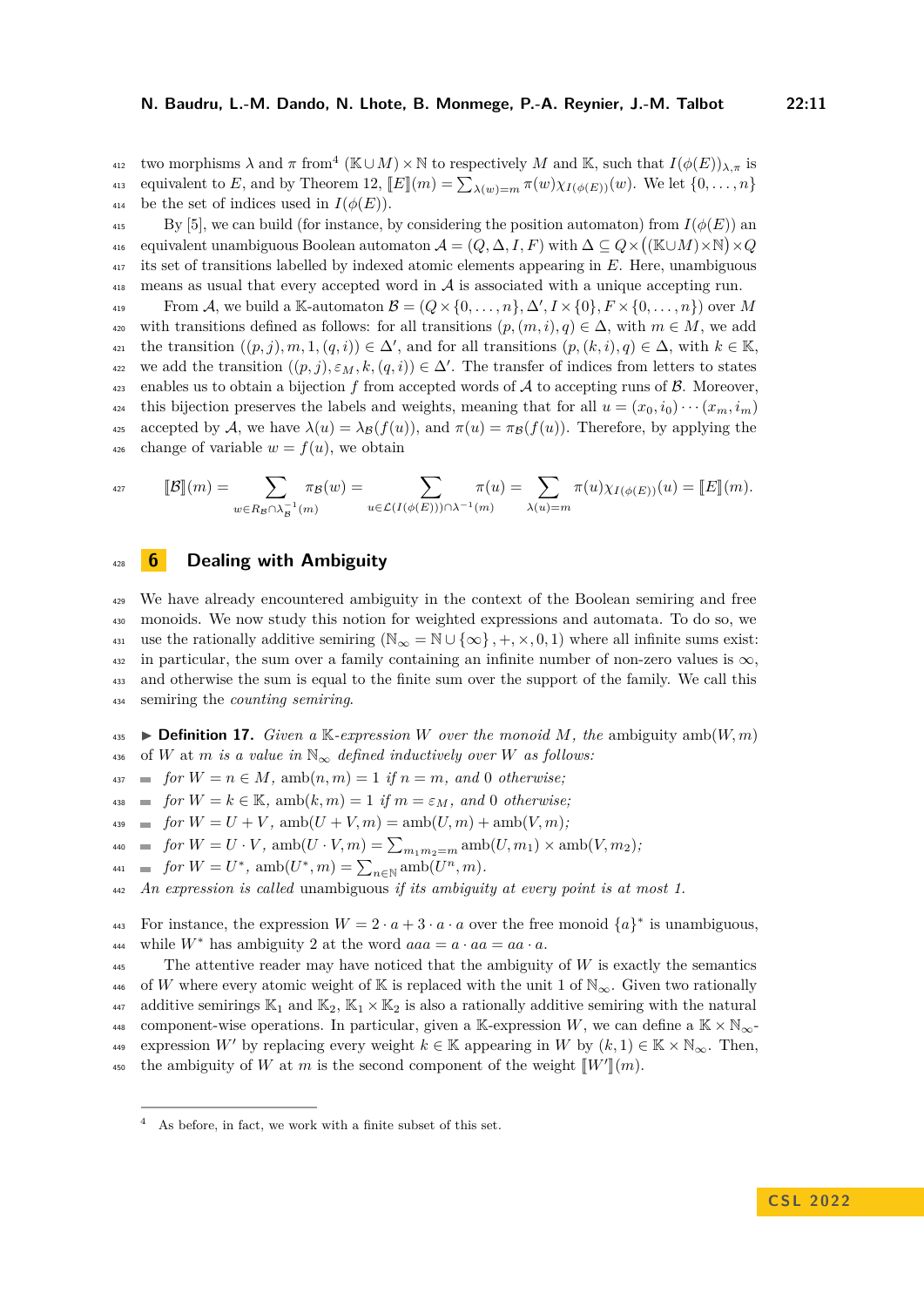#### **22:12 Weighted Automata and Expressions over Pre-Rational Monoids**

 $\bullet$  **Definition 18.** *Given a* K-*automaton A over the monoid M*, the ambiguity of *A* at *m is*  $\frac{452}{452}$  *a value in*  $\mathbb{N}_{\infty}$  *defined as the number (potentially*  $\infty$ ) of runs with label m. An automaton is <sup>453</sup> *called* unambiguous *if its ambiguity at every point is at most* 1*.*

<sup>454</sup> Just as for expressions, the ambiguity of an automaton may be viewed as the semantics of 455 the automaton where the weights of transitions are replaced by the unit of  $\mathbb{N}_{\infty}$ . Given A 456 over K, we can define A' by replacing all weights  $k \in \mathbb{K}$  of transitions by  $(k, 1) \in \mathbb{K} \times \mathbb{N}_{\infty}$ . <sup>457</sup> Then the ambiguity of  $\mathcal A$  at  $m$  is exactly the second component of  $\llbracket \mathcal A' \rrbracket(m)$ . Now we claim:

<span id="page-11-1"></span><sup>458</sup> I **Theorem 19.** *Let* K *be a rationally additive semiring, M be a pre-rational monoid,*  $s \in \mathbb{K}\langle\langle M \rangle\rangle$ , and  $k \in \mathbb{N}$ . Then, s is the semantics of a  $\mathbb{K}$ -automaton over M of ambiguity k  $\mathcal{L}_{460}$  *if and only if it is the semantics of a* K-expression over M of ambiguity k.

 **Proof.** The procedures of section [5](#page-9-0) to go from expressions to automata and back, over a pre-rational monoid *M*, preserve ambiguity. Indeed, the two constructions used to prove Theorem [16](#page-9-2) do not introduce new weights. Thus, starting from a K-expression *W*, one considers the  $K \times N_{\infty}$ -expression *W'* defined above. Transforming *W'* into an automaton preserves the semantics, and all the transitions have a second component equal to 1. Thus, the second component of the semantics, which is preserved, is exactly the ambiguity of the automaton. Forgetting about the second component, we get the result. Note that converting  $^{468}$  *W* to *W*<sup> $\prime$ </sup> is not actually a necessary step to build the automaton, it is simply a mental crutch to make the argument simpler. Symmetrically when going from automata to expressions, the transformation does not introduce new weights and thus preserves ambiguity. J

### <span id="page-11-0"></span><sup>471</sup> **7 Free Inverse Monoids and Applications to Walking Automata**

 We conclude this article by demonstrating why our model is able to encompass and reason about the usual models of two-way automata and tree-walking automata. To do so, we consider the free inverse monoid, as it was observed by Pécuchet [\[18\]](#page-15-12) to be linked with this model. Dicky and Janin even gave in [\[9,](#page-15-3) Theorem 3.21] the equivalence in the boolean case between two-way automata and regular expressions, using this monoid.

 $\frac{477}{477}$  Let *A* be a finite alphabet, and  $\overline{A} = {\overline{a} \mid a \in A}$  be a copy of *A*. We define the  $f_{478}$  function  $\dagger$ :  $(A \cup \overline{A})^* \rightarrow (A \cup \overline{A})^*$  inductively as:  $\varepsilon^{\dagger} = \varepsilon$ ,  $(ua)^{\dagger} = \overline{a}u^{\dagger}$ , and  $(u\overline{a})^{\dagger} = au^{\dagger}$ .

 $479$  **Definition 20.** *The* free inverse monoid  $\mathcal{I}(A)$  generated by a finite alphabet A is the  $_{{\tiny \rm 480}}$  *quotient of*  $(A\cup\overline A)^*$  by the following equivalence relations:

- $f(x) = x^{\dagger}$  *and x* are pseudo-inverses": for all  $x \in (A \cup \overline{A})^*,$   $xx^{\dagger}x = x$ , and  $x^{\dagger}xx^{\dagger} = x^{\dagger}$ ;
- $\bullet$  *"idempotent elements commute": for all*  $x, y \in (A \cup \overline{A})^*$ :  $xx^{\dagger}yy^{\dagger} = yy^{\dagger}xx^{\dagger}$ .

A83 Notice that  $xx^{\dagger}$  are indeed idempotent elements of the free inverse monoid, since  $(xx^{\dagger})(xx^{\dagger}) = (xx^{\dagger}x)x^{\dagger} = xx^{\dagger}.$ 

<sup>485</sup> The elements of this monoid are convenientely represented via tree-like structures, the <sup>486</sup> Munn bi-rooted trees [\[17\]](#page-15-13). They are directed graphs, whose underlying undirected graph is a <sup>487</sup> tree, and two special nodes are marked, the *initial* and the *final* one. Examples of elements <sup>488</sup> of the monoid with their Munn tree representation are given in Figure [1.](#page-12-0) Note that if you 489 see  $a \in A$  as the traversal of an edge labelled by a, and  $\overline{a}$  its traversal in reverse, an element <sup>490</sup> of  $(A \cup \overline{A})^*$  describes a complete walk over the graph of the corresponding element of  $\mathcal{I}(A)$ . 491 With this tree representation in mind, we see that every element of  $\mathcal{I}(A)$  has finitely

<sup>492</sup> many prefixes, since such a prefix is a subtree of *x*, with the same initial node. Thanks to <sup>493</sup> Lemma [2,](#page-2-1) we obtain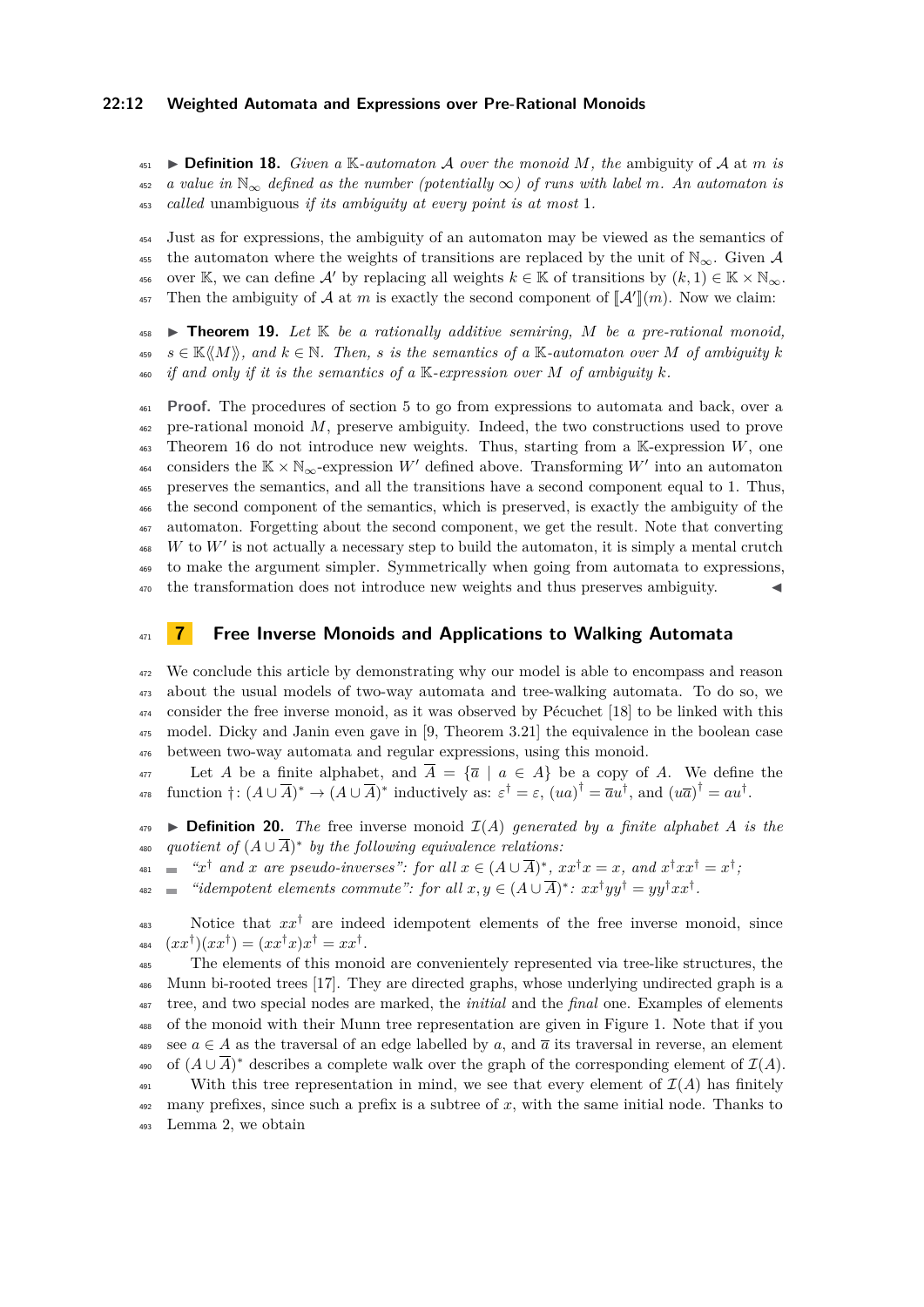<span id="page-12-0"></span>

**Figure 1** Munn bi-rooted trees of the elements of  $\mathcal{I}(\{\ell, r\})$ :  $\ell$ ,  $\bar{r}$ ,  $\bar{\ell}r\bar{\ell}r$ , and  $(\ell\bar{\ell}r)^2\ell$ .

#### <sup>494</sup> I **Proposition 21.** *The free inverse monoid is pre-rational.*

 We can thus apply our results on this pre-rational monoid, for instance by considering expressions. In the Boolean semiring, for example, the expression  $(\ell \cdot \bar{\ell} \cdot r)^* \cdot \ell$  describes the language of Munn bi-rooted trees that are "right-combs" (see the rightmost tree of Figure [1\)](#page-12-0), 498 when considering  $\ell$  to be left children, and  $r$  right ones. The initial node is at the top while <sup>499</sup> the final one is the farthest away from it. We can add weights to this expression: in the tropical semiring  $(\mathbb{Z}\cup\{-\infty, +\infty\}, \sup, +, -\infty, 0)$ , the unambiguous expression  $(\ell \cdot \bar{\ell} \cdot r \cdot 1)^* \cdot \ell$  associates with a comb the length of its rightmost branch. More generally, the expression <sup>502</sup>  $W = \left[\sum_{a \in A} (a \cdot 1 + \bar{a} \cdot (-1))\right]^*$  computes the (signed) length of the path linking the initial and final nodes in any Munn bi-rooted tree over alphabet *A*: each tree is associated with the difference between the number of positive letters of *A* and the number of negative letters of A of the unique acyclic path linking the initial node to the final node. On the trees of Figure [1,](#page-12-0) these lengths are respectively 1,  $-1$ , 0, 3. They represent the difference of "levels" in-between the initial and final nodes. Each tree is associated with many decompositions in the semantics of the expression *W*, but all of them have the same weight (and the chosen semiring has an idempotent sum operation).

<sup>510</sup> **Two-way Automata.** Over an alphabet *A*, we can consider the free inverse monoid  $\mathcal{I}(A \cup \{\vdash, \dashv\})$ , with two fresh symbols  $\vdash$  and  $\neg$  that will help us distinguish the leftmost and  $\mathcal{F}_{\text{512}}$  rightmost letters of the word. To model two-wayness, only certain elements of  $\mathcal{I}(A \oplus \{\vdash, \dashv\})$ are of interest, namely elements of  $\vdash A^* \dashv$ , that have linear Munn bi-rooted trees with the <sup>514</sup> initial node at the leftmost position, and the final node at the rightmost one. The Munn <sup>515</sup> bi-rooted tree representation of such an element is given in Figure [2.](#page-12-1)

 $_{516}$  We thus consider weighted automata and expressions over  $\mathcal{I}(A)$  with weights in K,  $_{517}$  a rationally additive semiring, and restrict our attention to words of  $\vdash A^* \dashv$ . From an <sup>518</sup> automata perspective, this is a way to define the usual model of two-way automata, a forward <sup>519</sup> movement of a two-way automaton being simulated by reading of a letter in *A* while a backward movement is simulated by reading a letter in  $\overline{A}$ . Indeed, our model of weighted  $\epsilon_{21}$  automata over  $\mathcal{I}(A)$  can also be simulated by the usual two-way weighted automata, since <sup>522</sup> non-atomic elements of the monoid can be split into atomic elements. Therefore, in this <sup>523</sup> specific context, Theorem [16](#page-9-2) gives a new way to express the semantics of two-way weighted <sup>524</sup> automata (over a rationally additive semiring) by using expressions.

Consider for example the function that maps a word  $\vdash w \dashv w \dashv \text{with } w = w_0 \cdots w_{n-1} \in \{a, b\}^*$ 525

<span id="page-12-1"></span>

**Figure 2** Munn bi-rooted tree of the "word"  $\neg$   $\vdash abac \dashv$ .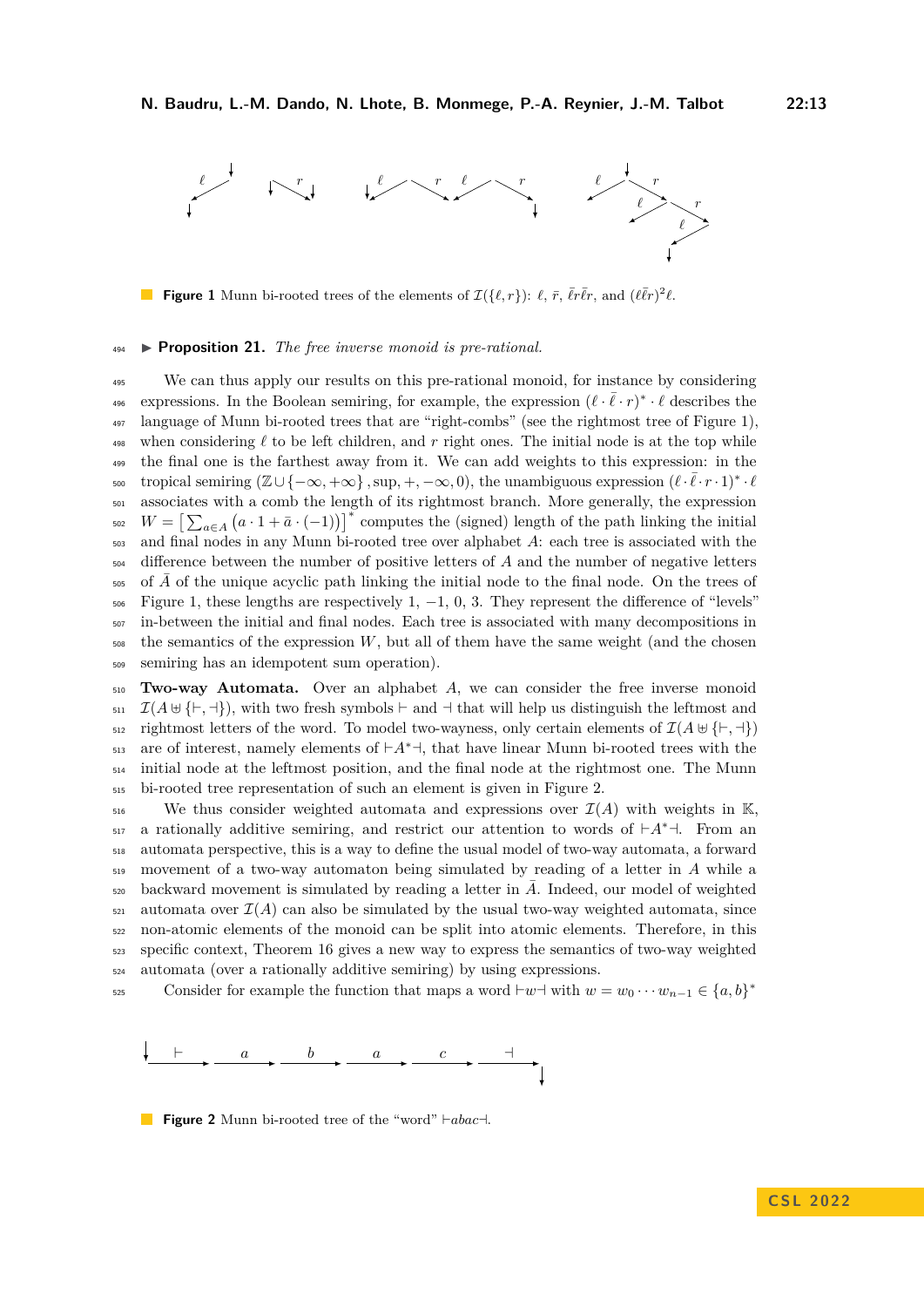### <span id="page-13-0"></span>**22:14 Weighted Automata and Expressions over Pre-Rational Monoids**



**Figure 3** A binary tree, and its encoding in  $\mathcal{I}(A')$ .

to the set of words  $\{(w_{n-1} \cdots w_0)^k \mid k \in \mathbb{N}\}\$ . Considering the semiring of regular languages, <sup>527</sup> a weighted expression describing this function is

$$
\qquad \qquad \mathfrak{h}:=\left(\vdash \cdot (a+b)^{*}\cdot \dashv \cdot \overline{\dashv}\cdot (\overline{a}\cdot \{a\}+\overline{b}\cdot \{b\})^{*}\cdot \overline{\vdash}\right)^{*}\cdot \vdash \cdot (a+b)^{*}\cdot \dashv.
$$

<sup>529</sup> Notice the last pass over the word that allows one to finish the reading on the rightmost <sup>530</sup> position, i.e. the final node.

Consider the alphabet  $A = \{0, 1\}$ . For a word  $w \in A^*$ , let  $w_{12}$  denote the rational number <sup>532</sup> between 0 and 1 that is written as 0*.w* in binary. Then, consider the following weighted  $\sum_{533}$  expression with weights in  $(\mathbb{Q}_+ \cup \{+\infty\}, +, \times, 0, 1)$ :

$$
W = \vdash \cdot \left(\mathbf{0} \cdot \frac{1}{2} + \mathbf{1} \cdot \frac{1}{2}\right)^* \cdot \mathbf{1} \cdot \frac{1}{2} \cdot (\mathbf{0} + \mathbf{1})^* \cdot \dashv.
$$

535 It associates with a word  $\mu$ <sup>-</sup> the value  $w_{12}$ , since it non-deterministically chooses a position *i* ssa labelled by **1** in *w* and computes the value  $1/2^i$ . By considering the expression

$$
_{537} \qquad (W \cdot \overline{\dashv} \cdot (\overline{\mathbf{0}} + \overline{\mathbf{1}})^* \cdot \overline{\vdash})^* \cdot W.
$$

<sup>538</sup> that consists in repeating the computation of *W* any number of times (at least once), with a reset of the word in-between, we associate with a word  $\vdash w \dashv$  the value  $\sum_{n=1}^{\infty} w_{|2}^n =$  $w_{12}/(1-w_{12}).$ 

<sup>541</sup> **Tree-Walking Automata.** Another model captured by our approach is the one of tree-<sup>542</sup> walking automata. These are automata whose head moves on the nodes of a rooted tree <sup>543</sup> of a bounded arity *m*. As for words before, we can encode such trees labelled with a finite  $A_4$  alphabet *A* by elements of  $\mathcal{I}(A')$  with an extended alphabet  $A' = (\{0, \ldots, m-1\} \cup \{\top\}) \times$  $A \cup {\{\perp\}}$ . In elements of  $\mathcal{I}(A')$ , nodes contain no information, only edges do. The idea is <sup>546</sup> thus to simulate the root of a tree labelled with *a* by a single node labelled with  $(\top, a)$ ; the  $\begin{bmatrix} 547 & i\text{-th child of a node, labelled with } a \in A, \text{ will be simulated with a node of label } (i, a); \text{ finally,} \end{bmatrix}$ <sup>548</sup> under each leaf of the tree, we add a node labelled with ⊥. The root of the tree will be <sup>549</sup> both the initial and the final node of the encoding, simulating a tradition of tree-walking <sup>550</sup> automata to start and end in the root of the tree (without loss of generality).

<sup>551</sup> As an example, consider the binary tree on the left of Figure [3.](#page-13-0) It is modelled by the  $552$  following element of  $\mathcal{I}(A')$ , obtained from the Munn bi-rooted tree represented on the right 553 by a depth-first search:  $(\top, a)(0, b) \perp \perp (0, b)(1, c)(0, d) \perp \perp (0, d)(1, d) \perp \perp (1, d)(1, c)(\top, a).$ 

When restricting the semantics of weighted automata and expressions to elements of  $\mathcal{I}(A')$ <sup>555</sup> that are encoding of trees, Theorem [16](#page-9-2) gives an interesting model of weighted expressions <sup>556</sup> equivalent to weighted tree-walking automata over rationally additive semirings.

<sup>557</sup> The depth-first search of a tree is describable by an unambiguous weighted expression <sup>558</sup> (and thus also an unambiguous weighted automaton): letting  $(i, A)$  denote  $\sum_{a \in A} (i, a)$ , and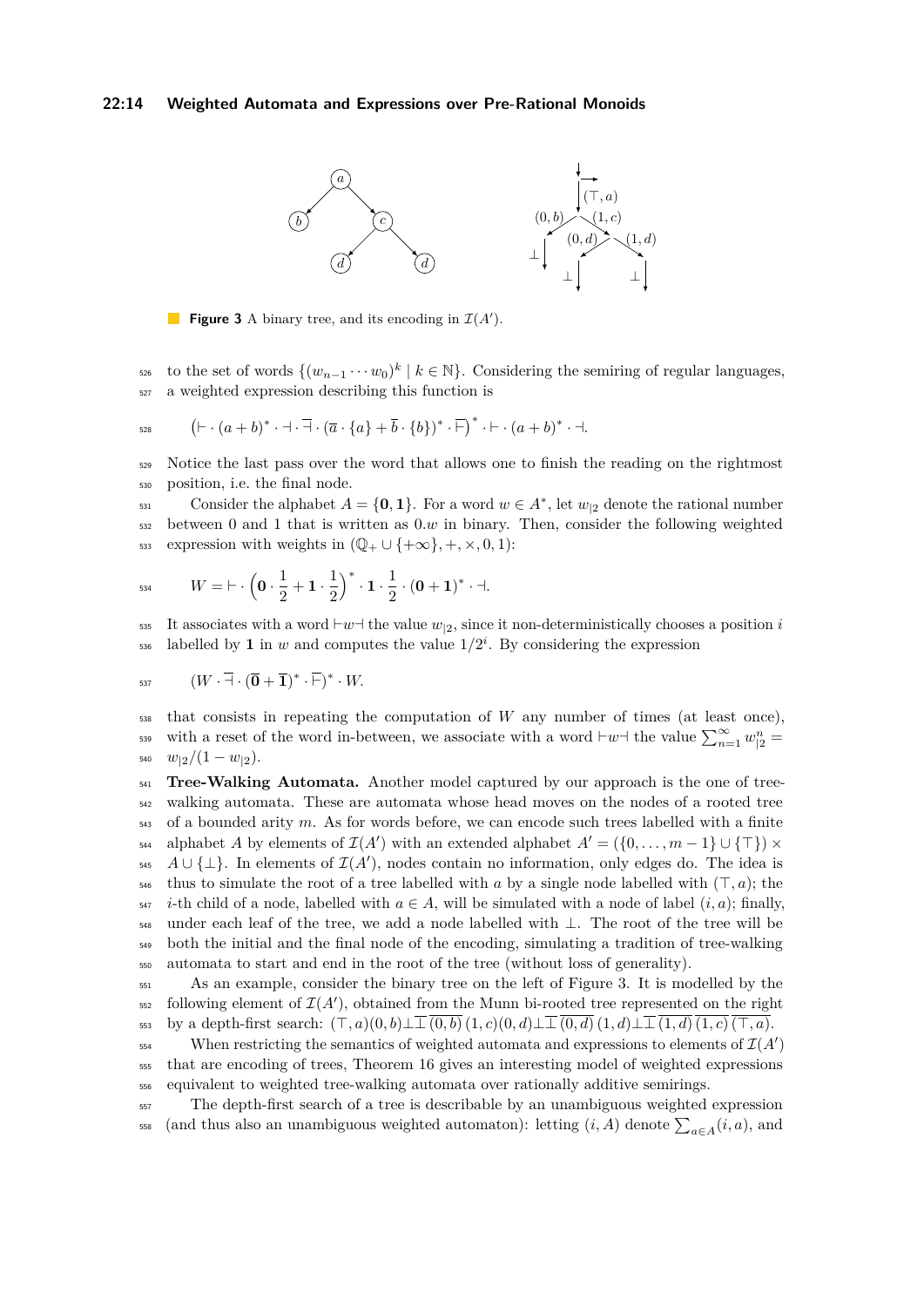#### **N. Baudru, L.-M. Dando, N. Lhote, B. Monmege, P.-A. Reynier, J.-M. Talbot 22:15**

restricting ourselves to trees with nodes of arity 0 or 2 to simplify the writing, we let

$$
W_0=(0,A)^*\cdot \bot\;,\quad W_1=\overline{\bot}\cdot\overline{(1,A)}^*\;,\quad \text{ and }\quad W_{\text{succ}}=W_1\cdot\overline{(0,A)}\cdot (1,A)\cdot W_0.
$$

 $\frac{561}{100}$  The weighted expression  $W_0$  finds the leftmost leaf;  $W_1$  returns to the root from the rightmost leaf; and *W*succ goes from a leaf to the next one in the depth-first search. Then, the depth-first search is implemented by the weighted expression  $(\top, A) \cdot W_0 \cdot W_{succ}^* \cdot W_1 \cdot \overline{(\top, A)}$ .

 By Theorem [19,](#page-11-1) there exists an equivalent non ambiguous automaton, that thus visits the whole tree. Since it is possible to *reset* the tree, going back to the root, in a non ambiguous fashion, we can remove the requirement for the automata and the expressions to visit the whole tree while starting and ending at the root. This allows for more freedom in the models. Taking advantage of this relaxation, it is possible to count the maximal number of occurrences of a letter *a* in branches of the tree, starting at the root of the tree, non-deterministically going down the chosen branch, and ending at the bottom: using the

571 rationally additive semiring  $(\mathbb{N} \cup \{-\infty, +\infty\}, \sup, +, -\infty, 0),$ 

$$
{}_{572} \qquad \left( (\top, a) \cdot 1 + (\top, A \setminus \{a\}) \right) \cdot \left( (0, a) \cdot 1 + (0, A \setminus \{a\}) + (1, a) \cdot 1 + (1, A \setminus \{a\}) \right)^* \cdot \bot.
$$

# **8 Conclusion**

 We have given an application of our result to tree-walking automata. A natural extension consists in investigating other kinds of structure like Mazurkiewicz traces or grids.

 Our approach *is* able to capture tree-walking automata, however it is intrinsically more of a tree-*generating* automaton model. Over trees it does not make a huge difference but it does if we try to extend this approach to more general graph-walking automata models. A natural way to define weighted automata over graphs is to take the sum of the weights of all paths over a given graph (in a sense already explored in [\[16\]](#page-15-14), but limiting itself to non-looping runs). This means that a given path in the automaton can be a run in different graphs, which is not compatible with our approach of generating monoid elements.

 One possible research direction would be to consider so-called SD-expressions introduced by Schützenberger (see [\[10\]](#page-15-15)). These expressions were shown to coincide with star-free expressions with the advantage of not using the complement (instead restricting the languages over which the Kleene star can be applied, namely to prefix codes with bounded synchronisation delay) which means it can be applied to the quantitative setting. Indeed, in [\[7\]](#page-15-16), the authors extended the result to transducers and showed that these expressions correspond to aperiodic transducers. These expressions are naturally adapted to the unambiguous setting (maybe this restriction can be overcome) but it would be interesting to study their expressive power in the context of pre-rational monoids.

 A final direction would be to use logics instead of expressions, to describe in a less operational way the behaviour of weighted automata over monoids. Promising results have already been obtained in specific contexts, like non-looping automata walking (with pebbles) on words, trees or graphs [\[4\]](#page-15-17), but a cohesive point of view via monoids is still lacking.

#### **References**

- <span id="page-14-1"></span> **1** Rajeev Alur, Adam Freilich, and Mukund Raghothaman. Regular combinators for string transformations. In *CSL-LICS '14*, pages 9:1–9:10. ACM, 2014.
- <span id="page-14-0"></span> **2** Nicolas Baudru, Louis-Marie Dando, Nathan Lhote, Benjamin Monmege, Pierre-Alain Reynier, and Jean-Marc Talbot. Weighted automata and expressions over pre-rational monoids, October 2021. [arXiv:2110.12395](http://arxiv.org/abs/2110.12395).